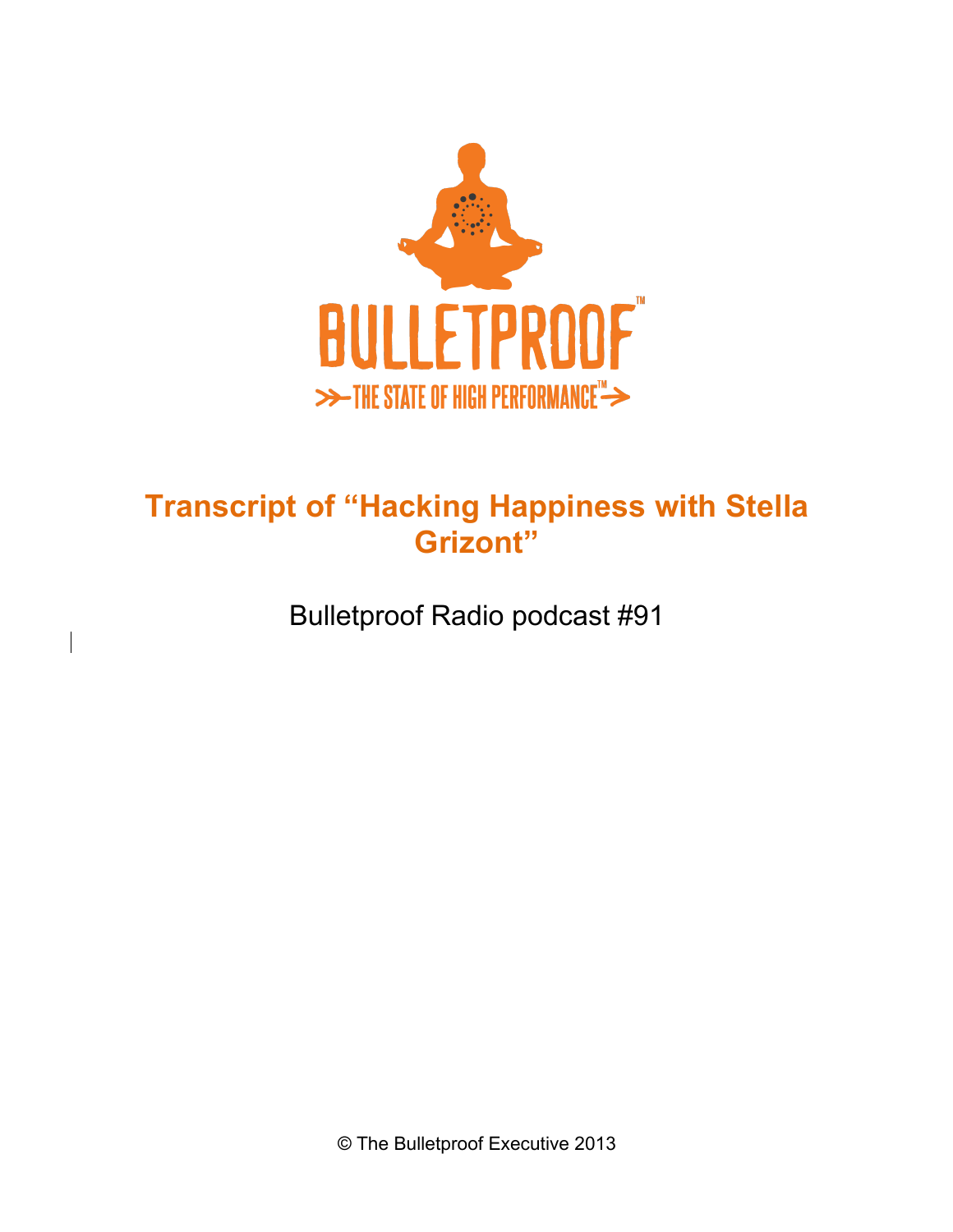

### Warning and Disclaimer

The statements in this report have not been evaluated by the FDA (U.S. Food & Drug Administration).

Information provided here and products sold on bulletproofexec.com and/or upgradedself.com and/or betterbabybook.com are not intended to diagnose, treat, cure, or prevent any disease.

The information provided by these sites and/or by this report is not a substitute for a face-to-face consultation with your physician, and should not be construed as medical advice of any sort. It is a list of resources for further self-research and work with your physician.

We certify that at least one statement on the above-mentioned web sites and/or in this report is wrong. By using any of this information, or reading it, you are accepting responsibility for your own health and health decisions and expressly release The Bulletproof Executive and its employees, partners, and vendors from from any and all liability whatsoever, including that arising from negligence.

Do not run with scissors. Hot drinks may be hot and burn you.

# If you do not agree to the above conditions, please do not read further and delete this document.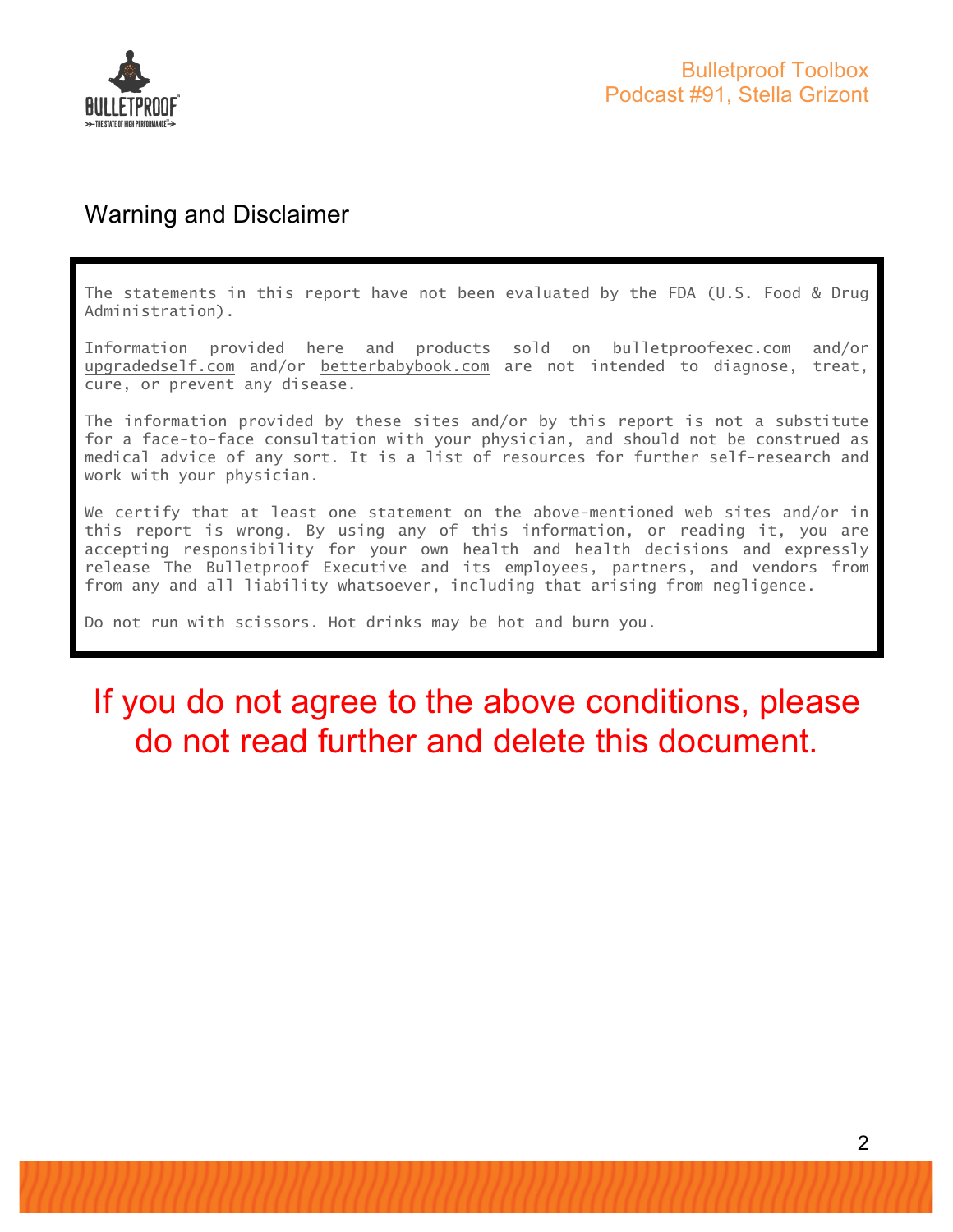

Dave: Today's cool fact of the day is about butterflies in your stomach. You owe it to yourself to pay attention to butterflies in your stomach, because whether they happen when you see someone you're attracted to or when you're about to go onstage to give a public presentation, it's actually a stress response that's caused by adrenaline. It is one of the ways that you can know that your body's fight or flight response is kicking in.

> When your brain perceives a potential threat, it's going to increase its alertness by raising your heart rate, your blood pressure and the rate that you're breathing. The nervous system also stimulates your adrenals to get cortisol and adrenaline going, which is what's going to turn you into kind of a little sweaty person before you go out onto stage or before you go out onto, say, your date.

> Your muscle tension that you feel, especially in your stomach, is going to keep you alert and the sweat that's now soaking your armpits is actually what helps to cool the body down as you get ready to fight or run away. This is an evolutionary response, but it's kind of annoying and it all starts with that feeling of butterflies in your stomach.

Don't ignore them. Pay attention to them and train them.

Hey everyone, it's Dave Asprey, Bulletproof executive with Bulletproof Executive Radio. Oh, wait. That's kind of a creative name I came up with there, but, oh well, let's keep going.

Today's guest is kind of interesting because she's going to tell us what would you do if an ice cream truck showed up outside your door and you were told to get inside and scream as part of a team-building exercise.

Stella Grizont is the founder and CEO of Woopaah and she's going to answer that question for us. But first I want to say thanks. We just made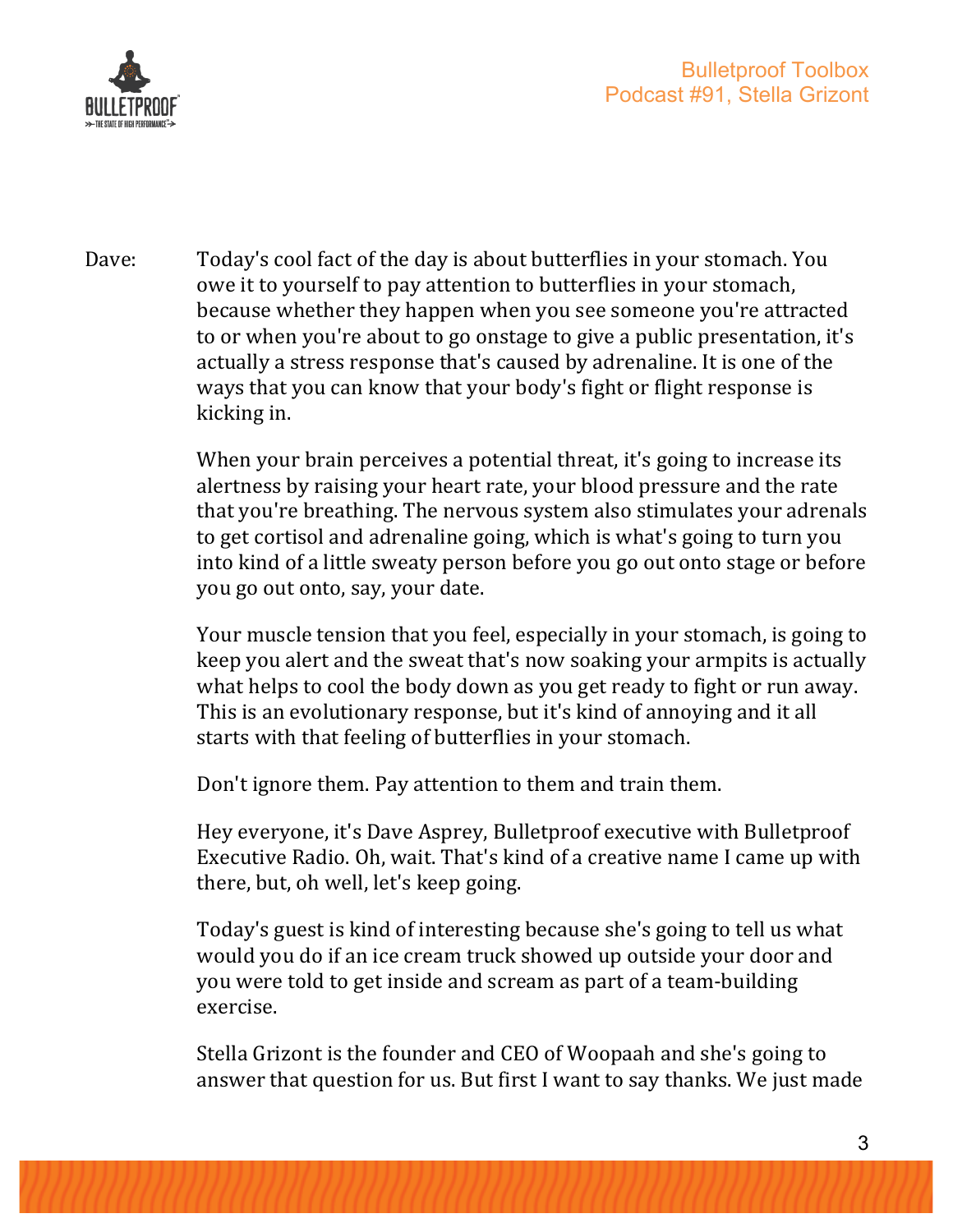

number one on iTunes. I'm really stoked. We've had more than three million downloads and I'm just grateful for all the support. If you like this show, please click "like" on iTunes and just let other people know that we're creating some awesome content.

Stella, who you just heard in the background there, is the CEO and founder of Woopaah, and she makes happiness and well-being learning programs for businesses, including Columbia University, City of New York, and she's had a really good career coaching 1,200 women entrepreneurs and having national impact on happiness, which is really kind of cool. We talk about butter and coffee and stuff like that a lot, but I wanted to have Stella on to talk about A, women and B, happiness.

Stella, welcome to the show and it's a pleasure to have you on.

- Stella: So happy to be on. Thank you.
- Dave: Is is true that you have a Masters in Applied Positive Psychology from U Penn?
- Stella: It is true. It is true. People are like, "What? You got a Masters in the science of happiness?" And I'm like, "Yes, I do." Isn't it the most awesome thing? What more fun thing could you study? Happiness, that's just...
- Dave: I went to U Penn, I went to Wharton.

Stella: Oh, yes.

- Dave: The problem is, I studied negative psychology. What's the difference between psychology and positive psychology in a degree? I'm actually kind of curious about that.
- Stella: Really good question. That's what I get all the time. They're like, "Positive psychology, as opposed to negative psychology?" Actually, kind of yes. Psychology today, which is only about a hundred or so year science, is an empirical investigation of what's wrong with people and how do we fix it. It takes people from negative ten to zero. It's come up with all sorts of great diagnoses and solutions for mental illness, for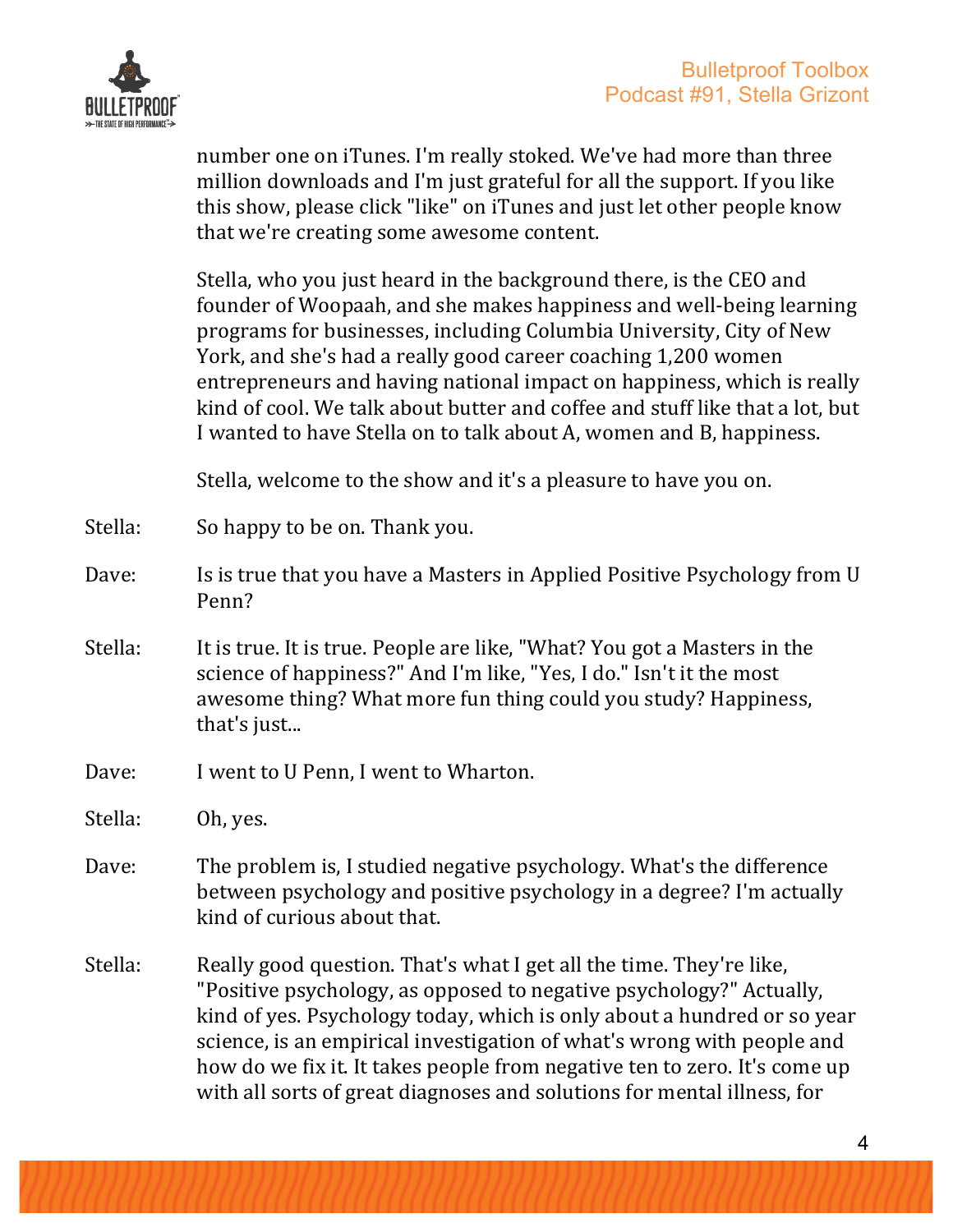

problems. Positive psychology asks the question, what's right with people and how do we amplify it? What makes life worth living and how do we create positive interventions to help people really get form zero to plus ten.

Dave: That was elegantly stated. I imagine you've said that before.

- Stella: I have said that several times.
- Dave: I love that line of thinking because I almost wanted to say, "What do you mean, what's wrong with people?" There generally isn't that much wrong with you. The fact that you're not doing as well as you could do doesn't mean there's anything wrong. It has to do with how you see vourself and how you see the world. Changing your mindset is cool, but I did not know until we started checking you out to qualify you to be on the show that, oh, Positive Psychology as a degree is kind of cool. Why did you decide to be one of the first 150 people to get this degree? It's kind of like, "I'm going to have a career in positive psychology. Corporations are hiring, I'm going to get a job." What was the deal there? Why?
- Stella: It's just like it's what I was meant to do. I was like the go-to friend who everyone would go ask love advice or, "What should I do to get a promotion?', or "How do I deal with this problem?" Ever since being ten on the playground, that was just so evident, and I loved helping people. When I stumbled across this degree, I just thought, oh my God, this is it. I have to go for it. It was definitely something I just thought, that's for me.
- Dave: It's awesome that you figured that out. I, like the month I was graduating for my undergrad, my six-year, four-year-degree, I got a degree in information systems. I was like, "Wait. They have something called Cognitive Studies? That's the coolest thing ever. I totally want to do that," but it was too late, so I went off and got a job and started companies and stuff like that. Kudos to you for figuring out a degree that you felt was your calling and you went for it. You've taken that, amplified the message pretty well for entrepreneurs, which is another thing we have in common. We both work on that.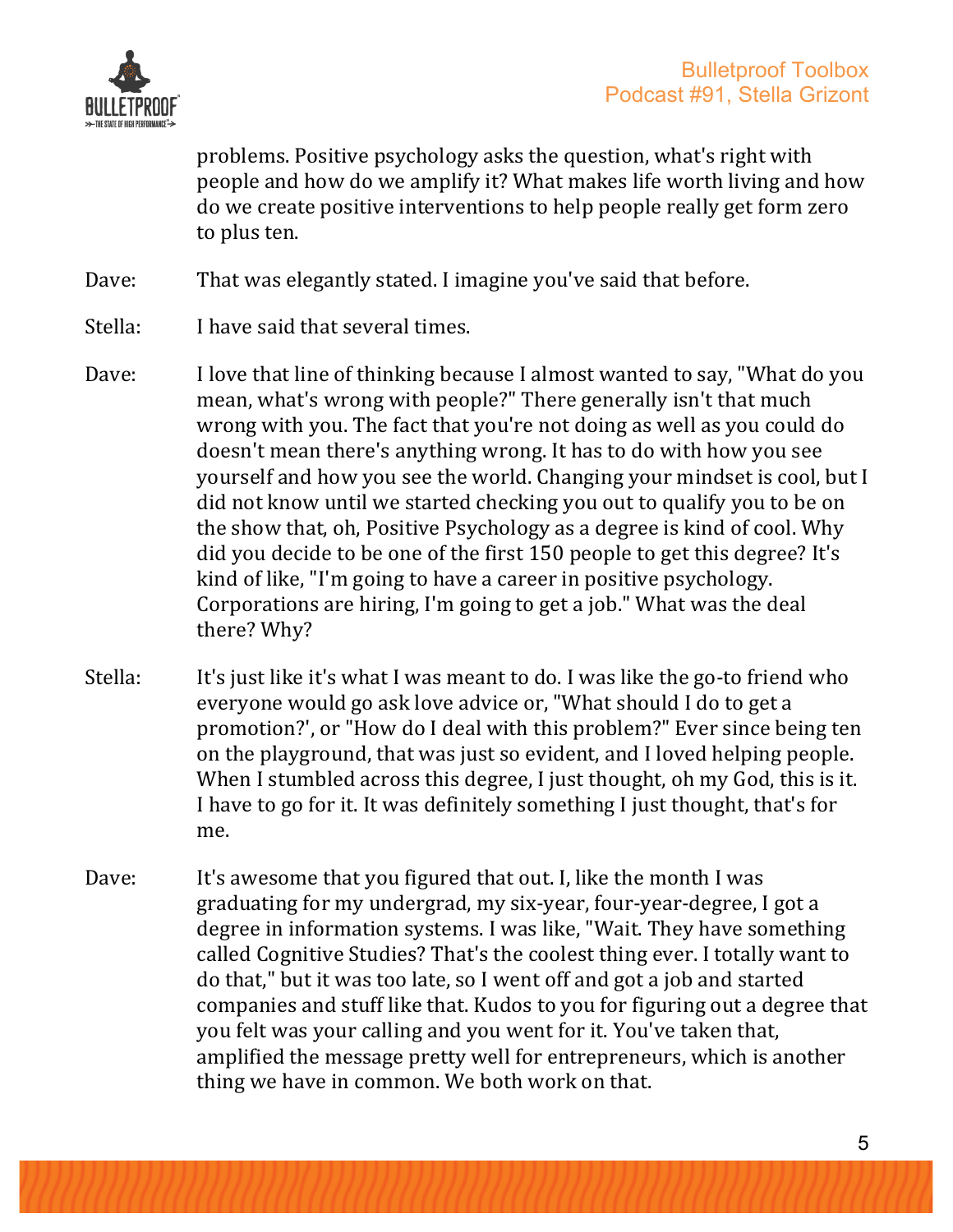

Stella: Yeah.

- Dave: I want to talk about what do you learn in this program? What have you learned in your practice? Why is it important to focus on increasing your well-being? What do you get out of it?
- Stella: Good question. The first thing that, I guess, big, big, macro-tech takeaways is one, we learn that happiness is really powerful. Having amplified positive emotions has proven to extend your life. There's a study that followed older men over the age of 65 for two years and what they found after two years is that the men who reported being happier were twice as likely to be alive than those who weren't. This has been replicated in a lot of different ways. One, positivity just lengthens your life, which is pretty awesome. It heightens your immunity. I'm sure you've heard of the study where they put people into a hotel and they quarantined them and they gave everyone the common cold and injected them with a cold, and then ...
- Dave: That was my last job,
- Stella: You're making people sick for a week and then you measure their snot and you measure their symptoms and what they found is that people who came in with a more positive mindset experienced fewer symptoms. There's a whole load of great bio-awesome benefits for positivity.

On a professional front, we find that people are 30 to 50 percent more productive at work, their free time's more creative because they literally see more. There's a really cool study, which is one of my favorite, where they had people hooked up to eye-tracking devices, and I know you've done all sorts of interesting studies ...

- Dave: I'm going right here, can you ...
- Stella: I wouldn't be surprised. They hooked people up to eye-tracking devices and they simulated a negative experience. They showed the all sorts of negative, sad, depressing movies, and they showed another group all sorts of happy, uplifting movies and images. What they found is that the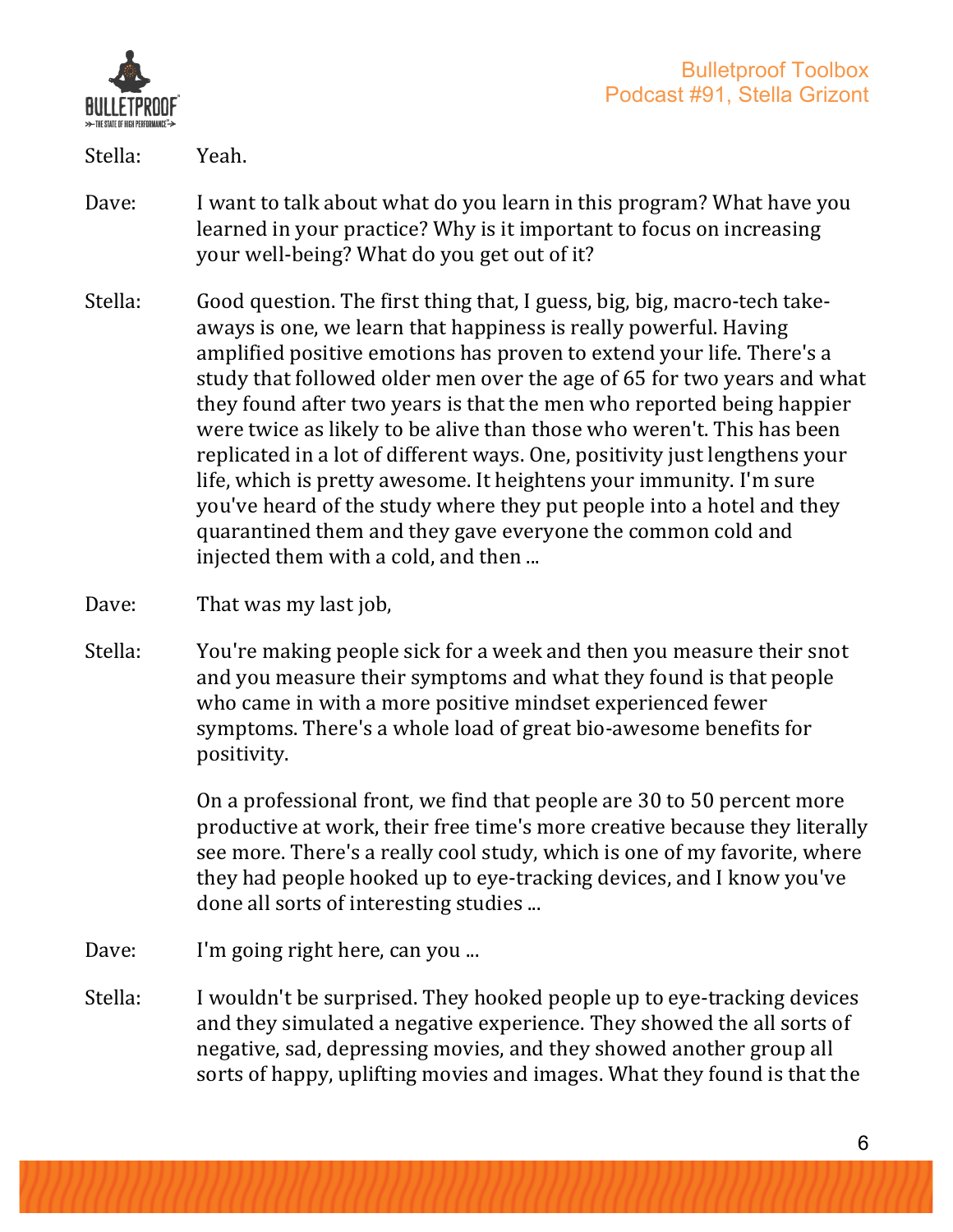

participants who were in a negative mood, they found that their eyes when looking at a picture, tended to stay in the center and just stay in one particular area. Whereas the people who were in a positive mood, their eves tended to first go around the periphery of the image and then kind of all over inside, so literally you see the big picture. Your vision, literally and figuratively, is affected when you're experiencing more positivity.

It also makes you look hotter, which I know is also very important to your readers.

- Dave: I've been working on it, but my [inaudible 00:09:12] failing utterly. I don't know what's going on there. I'll tell you when I get that one.
- Stella: It's found that when people see an authentic smile and people really can sense our energy and where we're at. When you're not in a good mood, people kind of want to stay away from you. They don't really want to be in connection with you, whereas if you're in a positive mood or you're happy, that draws people in. We know from your neurons that also, people begin to actually feel your positivity and mimic it [inaudible] 00:09:51] from there.
- Dave:  $I$  got to challenge you a little bit there.
- Stella: Yes, please.
- Dave: People can sense your energy. All right, so you've got a degree in Positive Psychology, so you're already not a real scientist. I don't believe that, but that's the stereotype, right?
- Stella: Okay.
- Dave: How do we know people can sense each other's energy? Do you actually study that? Are there experiments? How does all that work?
- Stella: Yeah. When it comes to negative emotion, we can, there's things that we can see that we're not always conscious of. For example, there's a study, it's not coming to top of mind in terms of who did the study, but what they did is they had people, again, watch sad movies and then they had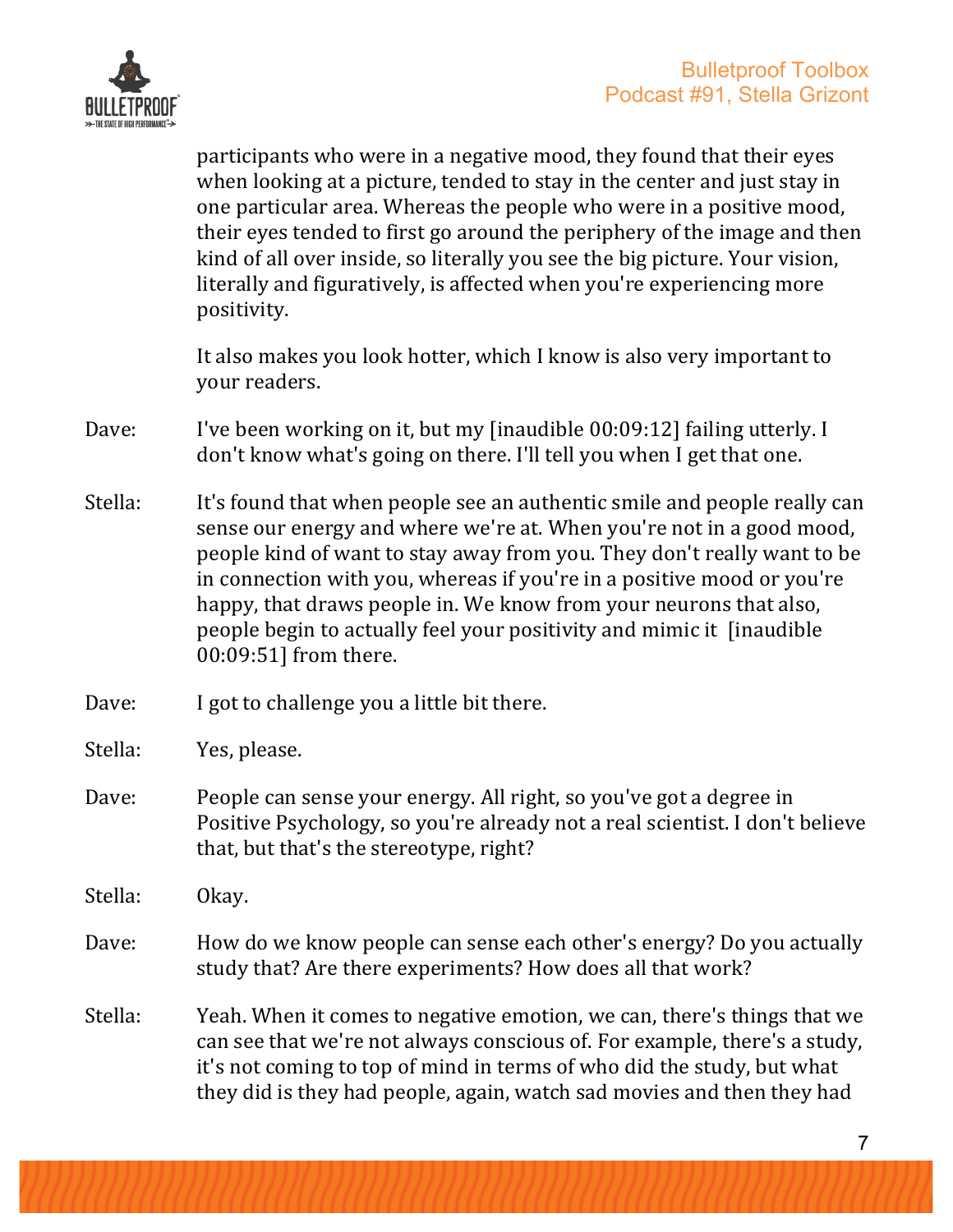

someone come into the laboratory and observe that person, and they had someone watch happy movies and be in a positive mood, and observe that person. What they would find is that the person who was observing the person who was experiencing the mood shifts would report that person as more likable, they would report that person as someone who was more attractive or less attractive. In that respect, you can observe certain things and how they observe them, there are studies about electromagnetic fields. I'm not an expert on that at all.

- Dave: Do you think they're real or is that BS? I've got to know.
- Stella: Do I think they're real? Absolutely, because I just do.
- Dave: I do, too. I've seen some of the studies and know some of the guys who do the research. Heartmath Institute and I think you can actually control that stuff. I love it.
- Stella: That's still kind of what I was trying to say first, is that what I learned is that happiness is important. The other thing that I learned is that happiness is not an illness and that's where the conversation about well-being takes over. The problem with a lot of, especially in America, is that we think we're always supposed to be happy and that happiness is "the" destination and that we should all strive to be happy.

Being happy is really awesome, but the problem with happiness is that it's transient. It's based on emotions, which never stay around. They're always kind of fluid and moving. The other problem with happiness is that if all we cared about was being happy, we probably would never have children, we probably would never take care of the elderly, and we probably wouldn't tale classes or do experiences that may challenge us into extreme discomfort, but that might end up helping us grow in pretty phenomenal ways.

Dave: They call that the Land of the Lotus-Eaters, in whatever book that is. I think it was Gulliver's Travels, right? The idea of people like, "Oh, we're happy all the time," and you've probably seen that in your favorite yoga teacher. They're a couple minutes late to yoga class, and they're super happy, but they're kind of getting by and, by the way, I've done yoga for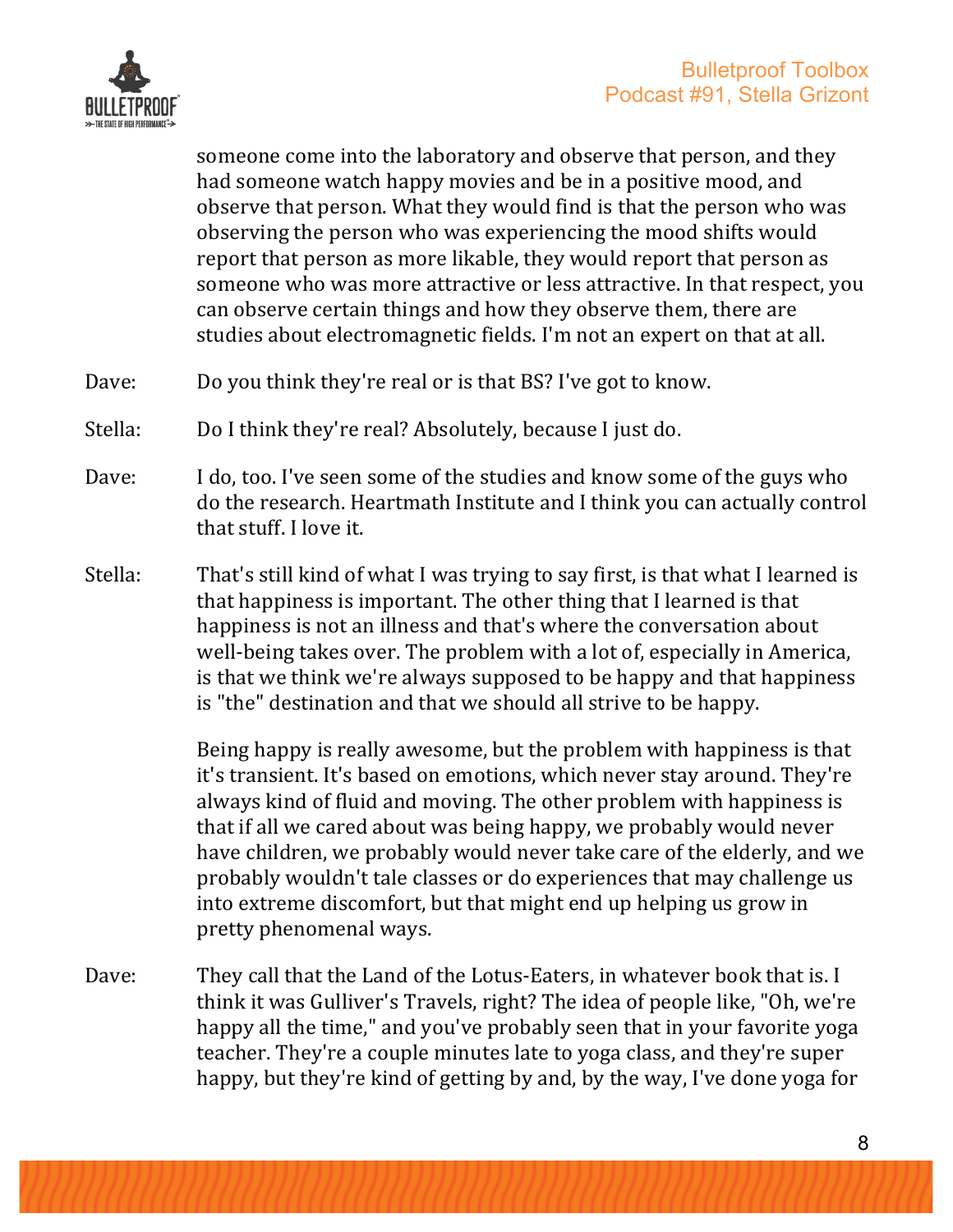

a long time. I love yoga teachers, but you can be so far on the happiness spectrum that you're maybe not addressing other things that you needed to do.

Stella: Totally.

Dave: I hear what you're saying there.

- Stella: Totally. You just want to account for other things, like when you're not necessarily feeling off-the-charts positive. There's other things going on in your life that you want to consider, such as your relationships, your sense of meaning to something bigger than yourself, your engagement in your work, your sense of accomplishment. Those are all things that we track when we think about well-being and positive psychology. Paying attention to those things, I think, in addition to your general positivity is, kind of gets you to where you want to be versus just observing your emotions.
- Dave: What is the role of status in happiness? We talk about being happy, but there's the happy guy living under the bridge. Maybe he's genuinely happy and it's totally possible and there's guys like Richard Dawkins who've achieved enlightenment, allegedly, while living in a park. There's also guys who have everything, you know, social figures and people who are just so well-respected, Oprah Winfrey or something like that.
- Stella: Yeah.
- Dave: What is the spectrum between economically having it or just socially having the status and not having it? How does that affect our happiness as well as just our positivity?
- Stella: By status, do you mean automatically, is that with wealth?
- Dave: No, their socio-economic status. You can have a lot of influence and not a lot of money; you can have a lot of money and not a lot of influence, but people generally have enough money and a lot of influence. I don't know what to call that.

Stella: Okay.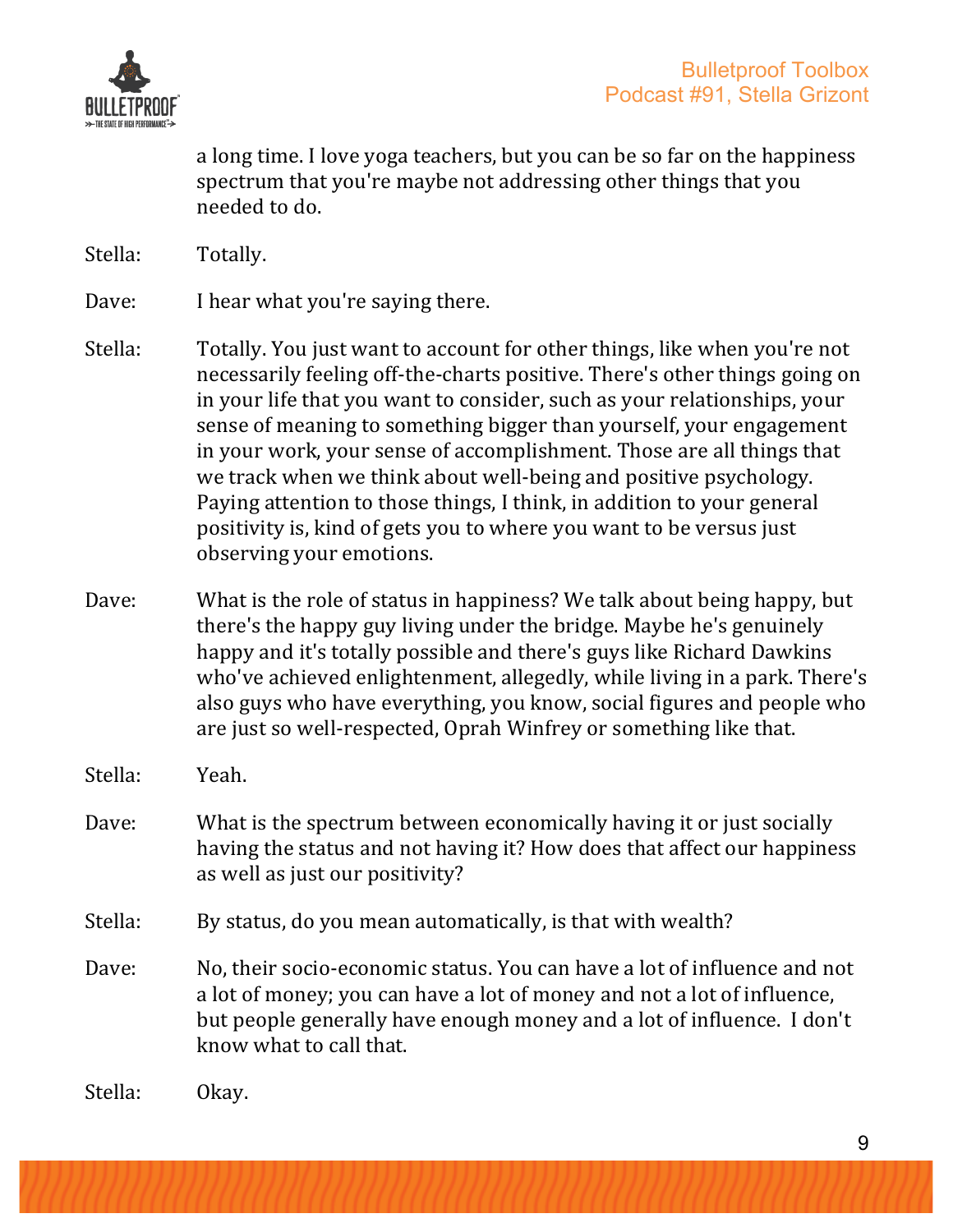

- Dave: We can separate them out if you want. We could just talk about status and wealth independently. Is that a good question?
- Stella: If I was to bring in some studies, there's some studies that talk about each of those things separately, and then I can just comment. There is some research on does money buy you happiness and what we found is that up to a certain point, it does. The last I looked, it was  $$66,000$ , which is just enough to keep your basic needs met, so homes, in certain parts of the country. Basically that implies once you have the basic necessities in life, increase in income doesn't necessarily mean increase in happiness. Sure, it will buy you maybe a better yoga class, but you still have to go to the yoga class and embody the lessons of the yoga class. It's not going to get you into that kind of level of peacefulness. It's not going to bring you that peacefulness.
- Dave: In the Bay area, like in San Francisco, you need \$66,000 a month to be happy, but what about the rest of country?
- $Stella:$  I don't know if that ...
- Dave: I'm just kidding. No, it's per month, not per year. All right, so 66K on an average thing, and above that what happens? You make \$76,000, that extra \$10,000 doesn't move the positivity or the happiness needle at all?
- Stella: What the research says is that it doesn't get you, it doesn't continue to grow at the same level as your income. Maybe you continue to get little increments only more happy, maybe you go on more vacations, you can spend more time with your friends, but it doesn't move one-for-one with your increase in wealth.
- Dave: You get one positive point for every dollar up to \$66,000, above that you only get half a positive point for every dollar, and it gets smaller with time. It drops off. Okay.
- Stella: I don't know the numbers exactly, but yeah, that's the gist. When it comes to status, it's interesting because there's some interesting research on control, and when you have a lot of status and control, you tend to be doing a lot better than the people who feel they don't have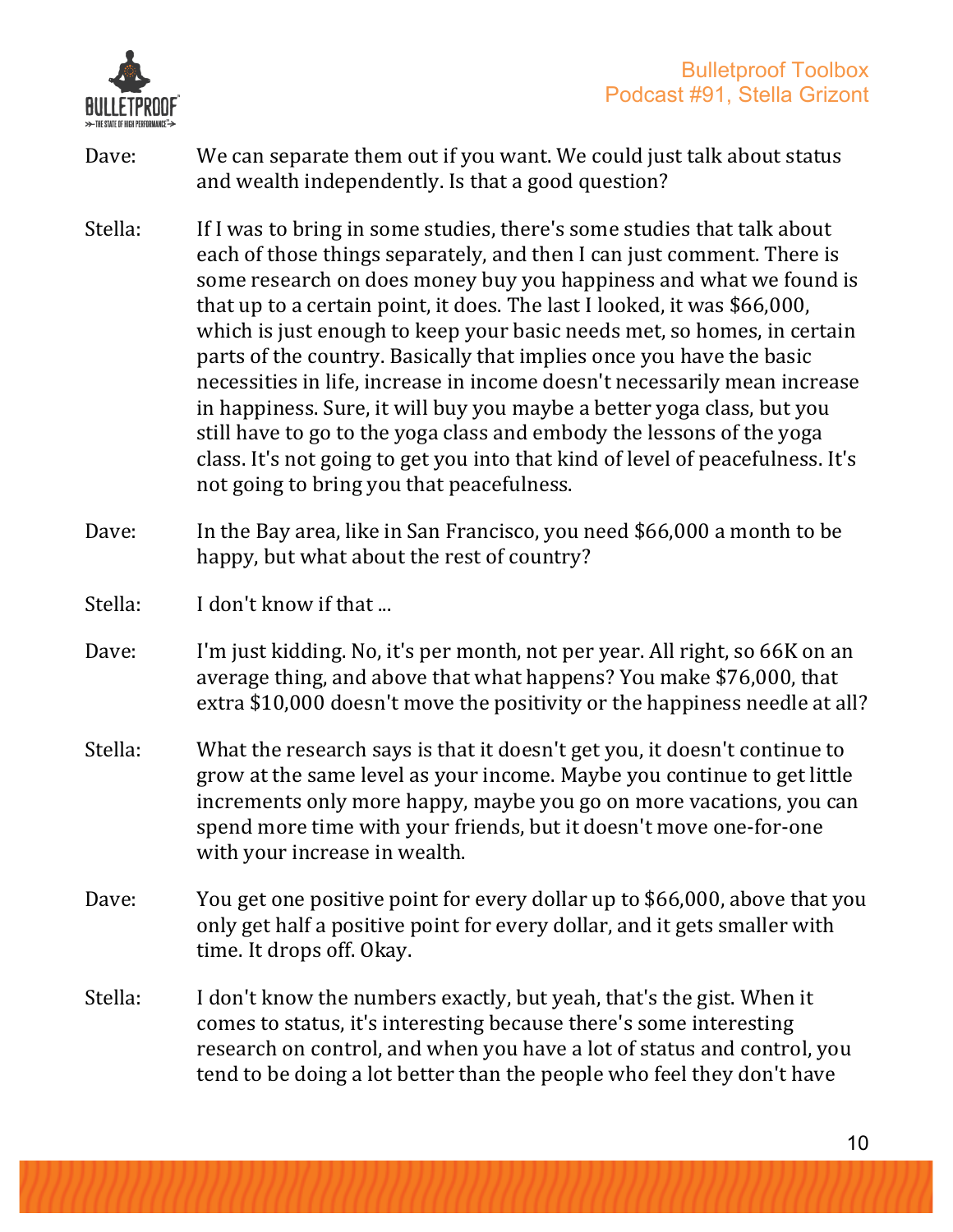

control. In fact, people who feel like they don't have control and influence actually live shorter lives. I would imagine that status does bring you a level of life satisfaction because you feel like you have a lot of control, but I don't know if it necessarily gives you all the other things like really rich, nurturing relationships or a sense of meaning and purpose.

- Dave: You can't buy that, you just have to rent it.
- Stella: Yeah. That's a good side business.
- Dave: Let's talk about that a little bit. It's a good joke, but the idea that, you said earlier, that happiness is fleeting. You can have some happiness, but whether or not you're making  $$66,000$  or  $$46,000$  or  $$86,000$  or whatever. What percentage of time should you be positive, because are you going to have positive without negative? How would you even know what your positive is? What's the ratio I should be targeting?
- Stella: First let's start with this idea of a negativity bias, which you're familiar with, right?
- Dave: Sure, but let's assume someone listening in their car isn't, so run us through it.
- Stella: Exactly. Negativity bias essentially says that our brains have a natural instinct to pay attention to anything that's bad, negative or threatening. That's just where our attention goes first. Even in our memory recall, it's much easier for us to retrieve memories that are negative than those that are positive, so we have this bias towards the negative. Because it's so strong, in order for us to actually live life not like a zero sum game but have a positive experience, we want to almost overcompensate with a positive emotion. The general rule sum is that you want to experience three times the amount of positivity for one experience of negativity or negative emotions.

What I want to underscore is that negative emotions aren't bad. You just want to keep them in check. That's kind of another problem, that people think with positive psychology or happiness it's all yellow smiles. No,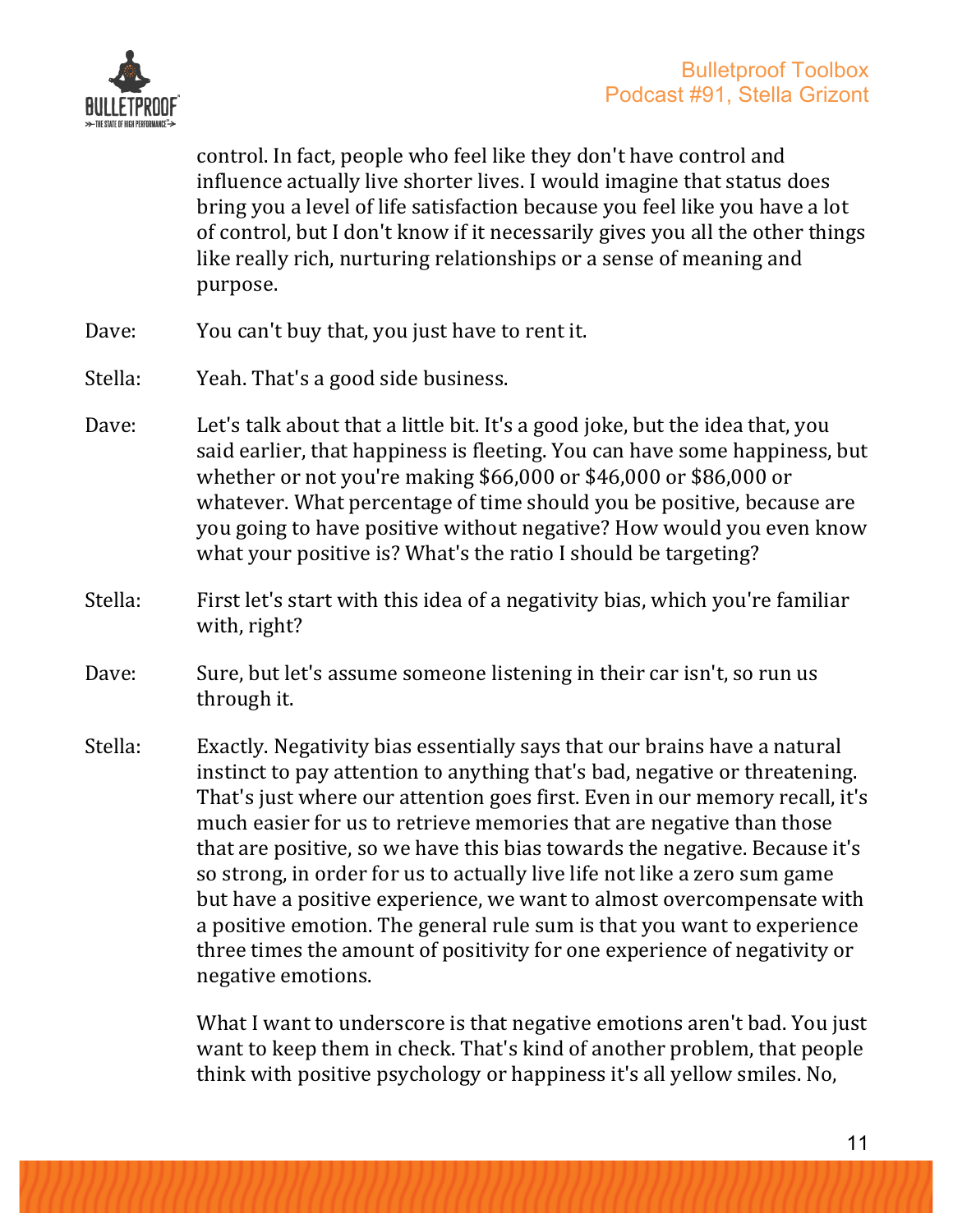

it's not like yellow smiley face, it's actually just learning the skills to flourish within a life experience where shit hits the fan.

- Dave: A lot of people would argue that you want to be happy three quarters of the time, but they don't necessarily feel in control of their happiness. Like, okay, I went on four dates. Three bad ones, I was unhappy and one good one, I was happy. How am I to know what the date's going to be like, because I just met them on some dating site, or whatever, but how do you control whether you have happiness three quarters of the time or not?
- Stella: Good question. I bring everything back to attention. I describe your life experiences like being in the director's seat and you get to point the camera wherever you want to create the movie that you want. We could have a scene and have three different directors create three different movies. Just based on where they point the camera they tell different stories. I believe that everything comes down to where you point your attention. If you have three bad date, one good date, well, you can focus your attention on what did you learn about yourself in each of those dates that's helping you clarify your ideal partner, because had you maybe not had those dates, you might have not realized you had certain needs. Maybe you learned how to be great at breaking up, which is a good skill. I'm sure there's things to appreciate about the negative stuff.
- Dave: That sounds like a practice of gratitude, frankly.
- Stella: That is a practice of gratitude.
- Dave: What I'm hearing there, then, is in order to be happy, you should practice gratitude. Am I putting words in your mouth or is that kind of ...
- Stella: Not at all. That is definitely one thing you want to practice for sure. I see gratitude as the gateway emotion and if you practice enough gratitude, it kind of opens you up on the continuum of positivity and it's just an easier thing to access. Gratitude is easier sometimes for people than love or peace or wonder, so gratitude's a nice one to get in the flow.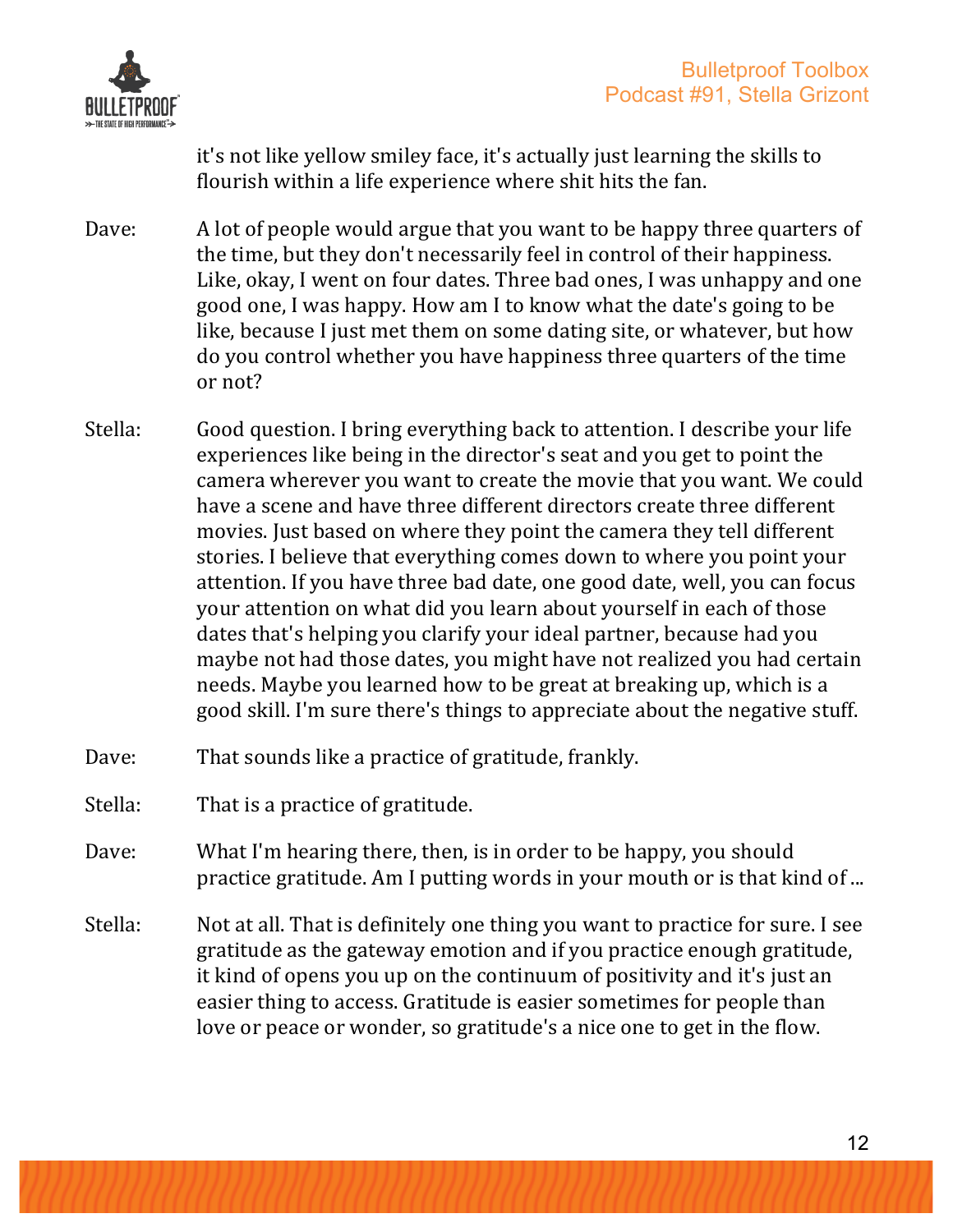

- Dave: Got it. When that happens, then other more positive emotions happen that are maybe harder to access for the average person. How much control do we really have over our emotional state?
- Stella: Awesome question. Actually, there's a formula that researchers have found, that when it comes to having control over our happiness, that 10% of our happiness is just based on life circumstances, which are out of our control. We can't control the fact that we were born to certain parents, or we born in a certain time or a certain country. Those things we can't control, that's 10%. Forty percent is accounted for our genetics, which, although I know you've been sharing some really cool information on how we can control what DNA is expressed and we do talk about that a little bit in my class about love and fear but, for the most part, we have a general set point when it comes to our personalities, and that's just genetic. Again, some people are just born a little bit more grumpy, some are born a little more effervescent and they have a set point and they can move the needle.

That's 50% percent, so the remaining 40% is where we do have control in our happiness. That  $40\%$  is based on what we actually do, the choices that we make, the place where we point the camera. That's the place where we get to work and  $\lceil \frac{\text{pray 00;23:49}}{\text{pray 00:23:49}} \rceil$  on a daily basis and practice, hopefully, having a good outcome.

- Dave: You are a believer in the set point theory of happiness as a genetic determinant
- Stella: I am a believer that we do come in with a certain disposition, yes.
- Dave: Can it be changed?
- Stella: I believe it can be changed, yeah.
- Dave: You can move your set point. Cool. I was hoping you would say that. If not, I was going to have an interesting question to you. I changed my Myers-Briggs type with neuro-feedback, for instance. I think a lot of mindfulness and awareness practices over time will even you out and you can just move from one part to the other and what appears to be set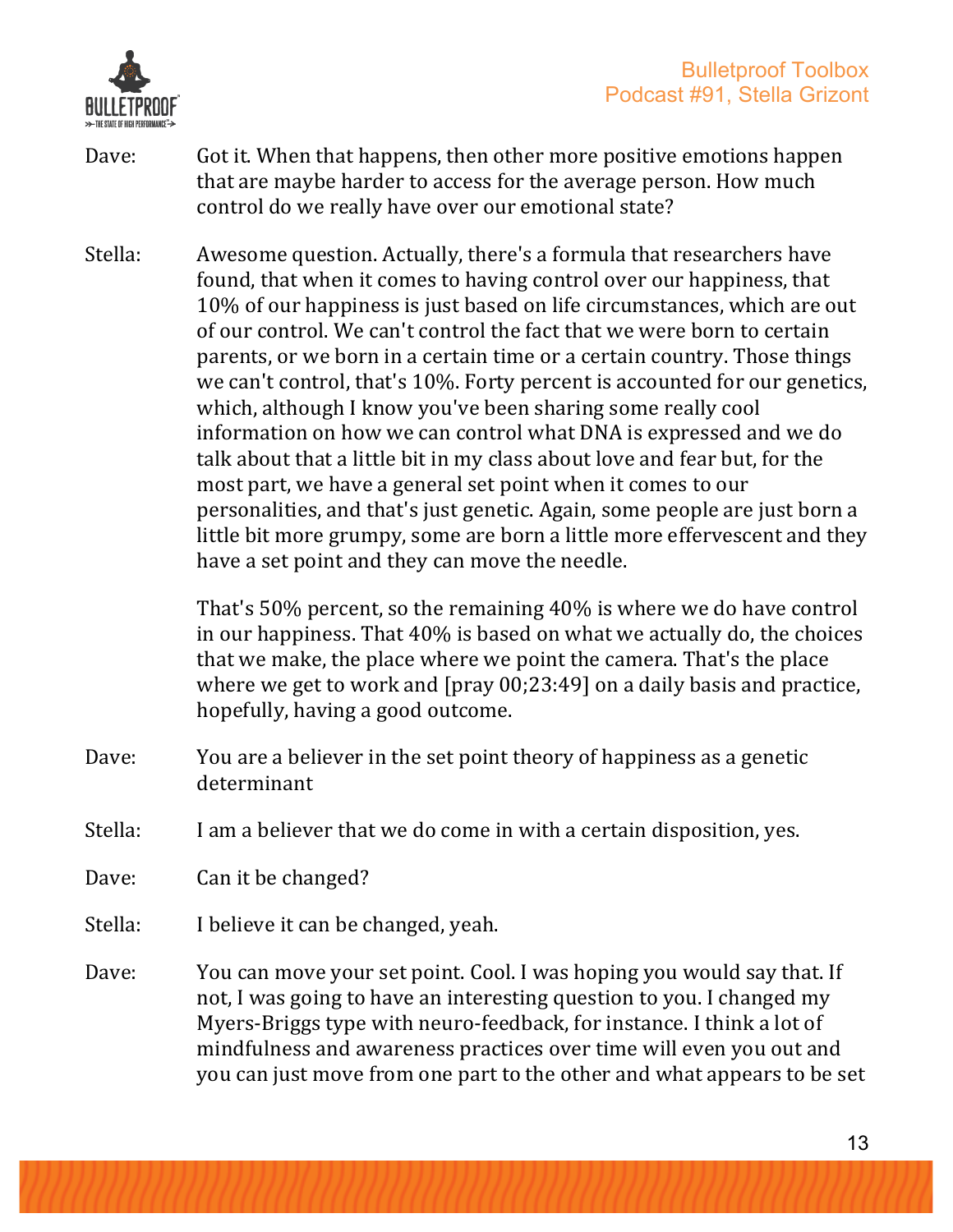

maybe isn't set if you can dig deep enough. That said, if you have a deficiency in manufacturing a neurotransmitter, you might just tend towards a certain direction and that's just how it's going to be.

- Stella: I definitely believe you can do so much transformational work. Did you intentionally with your Myers-Briggs say, "I want to change this into this?"
- Dave: No, I just did it and then I did a bunch of personal growth stuff. My \$300,000 of bio-hacking and lots of different things. I happened to notice when I did it at a corporate event later, I'm like, "Wow. That doesn't really look the same." A lot of the attitudes that come in towards being judgmental or analytical, I tended to score pretty high on those and I'm actually not remembering my current type, but what I found was that I tended to be very near the middle on almost everything when I was done. I was almost flexible to move from this side to that side ...
- Stella: That's cool.
- Dave: Has been really beneficial. It's helped me put myself in other people's shoes, and even when I do public speaking or hosting the show or writing a blog post, I find it's really easy to go between the two sides, there were the four directions in trying to use language that isn't going to set off any one side and sort of cut a quarter or half the audience from hearing the message so they can at least access it and then make a decision as to whether they want to use it or throw it away or whatever else. If I can't get past the built-in filters, it seems like people don't even have a chance to read it.

Stella: That's awesome.

Dave: Let's say that I'm feeling really sad because I just got rejected. I asked for a raise, my boss said no. I asked the pretty girl out on a date and she said no, and she said not only no but, "I wouldn't date your brother," and whatever else. You're having a really bummed-out day and you get in a car accident, so you're experiencing a lot of painful emotion ...

Stella: Knock on wood.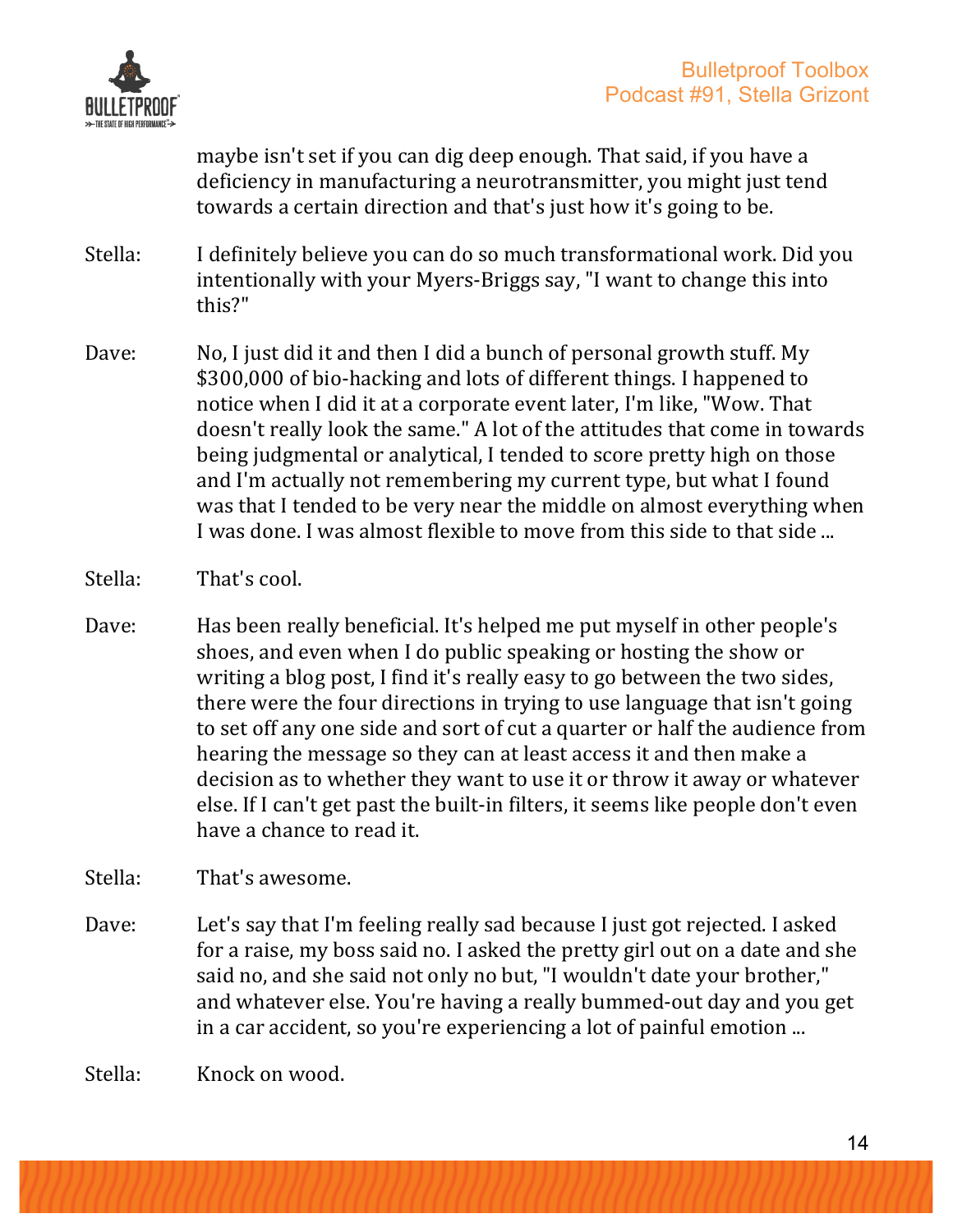

- Dave: What do you do? It's just been a shitty day. Pardon the French. Walk me through what to do about that. I want to be one of those 75-25 happy people.
- Stella: Where I always like to start is with where you are, so I think it's really important to just be present for how are you feeling right now. I think so many people want to distract themselves from that feeling of shittiness because it just doesn't feel good, so we want to distract ourselves. Maybe we have a drink or we go shopping or we just work really hard or we go on the Internet. What you want to do is kind of just recognize, "Wow. I'm having a really shitty day." Sometimes that actually helps by labeling it out loud.

There was an interesting study that found that when MRI patients were about to go into the tube thing, when the operators would ask them how they were feeling, and they actually stated that they were feeling nervous, they found that their anxiety went down faster than with other participants. I also find that to be true for myself and clients that I work with as well. if you're just kind of open with where you are. Outside of your shitty day example, even if you're working with a group of people or you're a manager, if you can start with where you are, then you kind of let down the resistance, because people, again, if they know you well, can probably sense that something's up, so by stating it, you kind of allow yourself to relax and be taken into context. That really helps move things along. I'd label it. That's the first thing I'd do.

Then there's a few interventions that have been studied that work. One intervention that has been proven, I guess sometimes I do it, is fake it. What they found is that, it's the pen study that you put in your mouth, so they had people put a pen in their mouth like this and it's kind of like a fake smile. Then they had people put the pen in their mouth like this. You can't smile What they found is that when they showed them comics afterwards, that the people who were like this actually found the comics more funny. There is something to say about faking it. You have to internally want to fake it. It has to start intrinsically. For me, if I'm in a really bad mood, if I get dressed, put on my makeup, go to see a friend or something, generally that can help.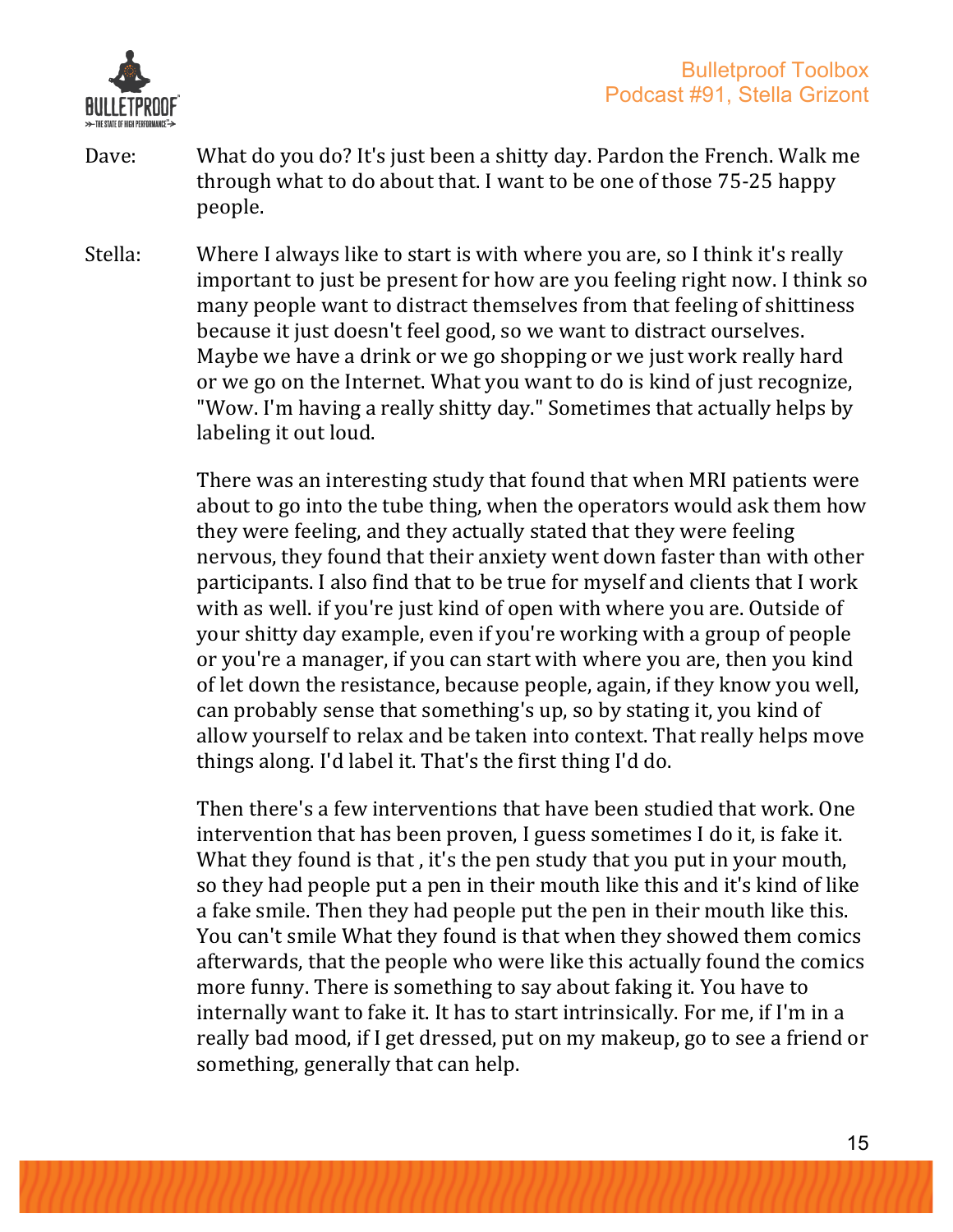

The other thing that I've created for people, for myself actually, you mentioned the ice cream truck ...

- Dave: I was meaning to ask you about that.
- Stella: I was having a really shitty day one day and my boyfriend now has been just moved into my 400-square-foot studio in Manhattan, which also was my office at the time. His socks were in places, there were cords everywhere and my minimalist apartment suddenly was like aah (screams) chaos. There was just a lot going on in my business and my life, and somehow it all just came into that moment where I was feeling so overwhelmed, all I wanted to do was scream.

Now, you're in a Manhattan apartment, there's neighbors everywhere, there's buildings stacked next to each other. If you scream, I'm thinking people are going to think I'm crazy, they're going to call the cops, God knows what's going to happen. Part of me actually paused and that's when, if you have a meditation practice, you can pause and kind of watch your thoughts, and part of me paused and was like, "Don't hold this back and then just hop over and keep going. See what happens if you go through this emotion."

I decided to just let myself scream and beat some pillows, and afterwards I felt giddy and light and it was better than sex. It was just so good. It was such a weight off my chest. For me, what that moment was was just embodying what I was feeling, acknowledging what I was feeling and moving through it. I created a truck to help people do just that more often. Whatever you can do to ...

- Dave: This a truck you go into and scream.
- Stella: Yes.
- Dave: Is it permanent? How do you charge for this?
- Stella: Organizations hire us ...
- Dave: I'm just kidding.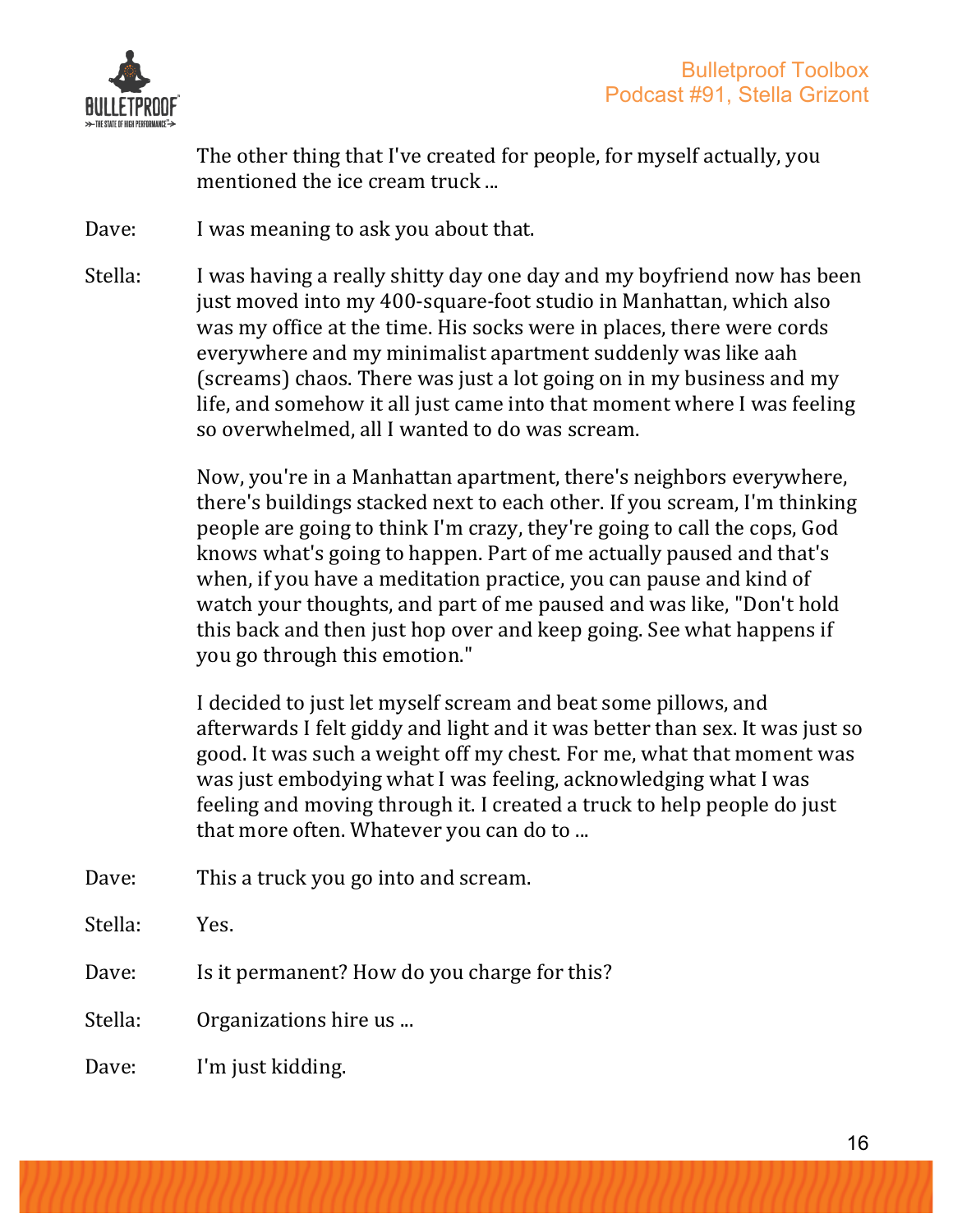

- Stella: Mostly, if I go out into the community, I do it for free. I just let people come in an experience it. It's like 5% screaming and 95% relaxation and embodiment work.
- Dave: Are they hitting things with sticks, too?
- Stella: They kind of are. Foam noodles.
- Dave: Right, I did something like that once. It felt absurd. It was like this multiday personal growth retreat. It was really profound. I watched people snap. There was this one grandmother there and she was kind of standing there screaming, and all of a sudden, she really got into it and just demolished her foam noodle. Like, wow, that was one angry woman. She didn't look that angry. It took me like three days to actually scream and mean it. It was definitely not a rational activity in any way, shape or form, but it works.
- Stella: The way I set it up is that it's a playful activity. I don't set it up as a primal therapy at all. It's a way for you to play with what you're experiencing right now and there's an audio experience that guides you through it. There's bright colors.
- Dave: [inaudible 00:33:24] observer in it and little bit of absurdity and being aware.
- Stella: Exactly.
- Dave: I get it. That seems like a cool approach, maybe more mainstream. I'm not into the primal scream kind of thing at all. It's not something that works for me.
- Stella: I'm not either. I think the biggest thing is for you just to be conscious of where you are and don't try to rush out of it, if you could back into your center, breathing, noticing what's good.
- Dave: Okay, so we're feeling really bad, we label it and we admit that we're feeling bad, so you acknowledge an emotion. Then you sort of cultivate an awareness of it as a part of that, and what's the next step there? Scream, maybe?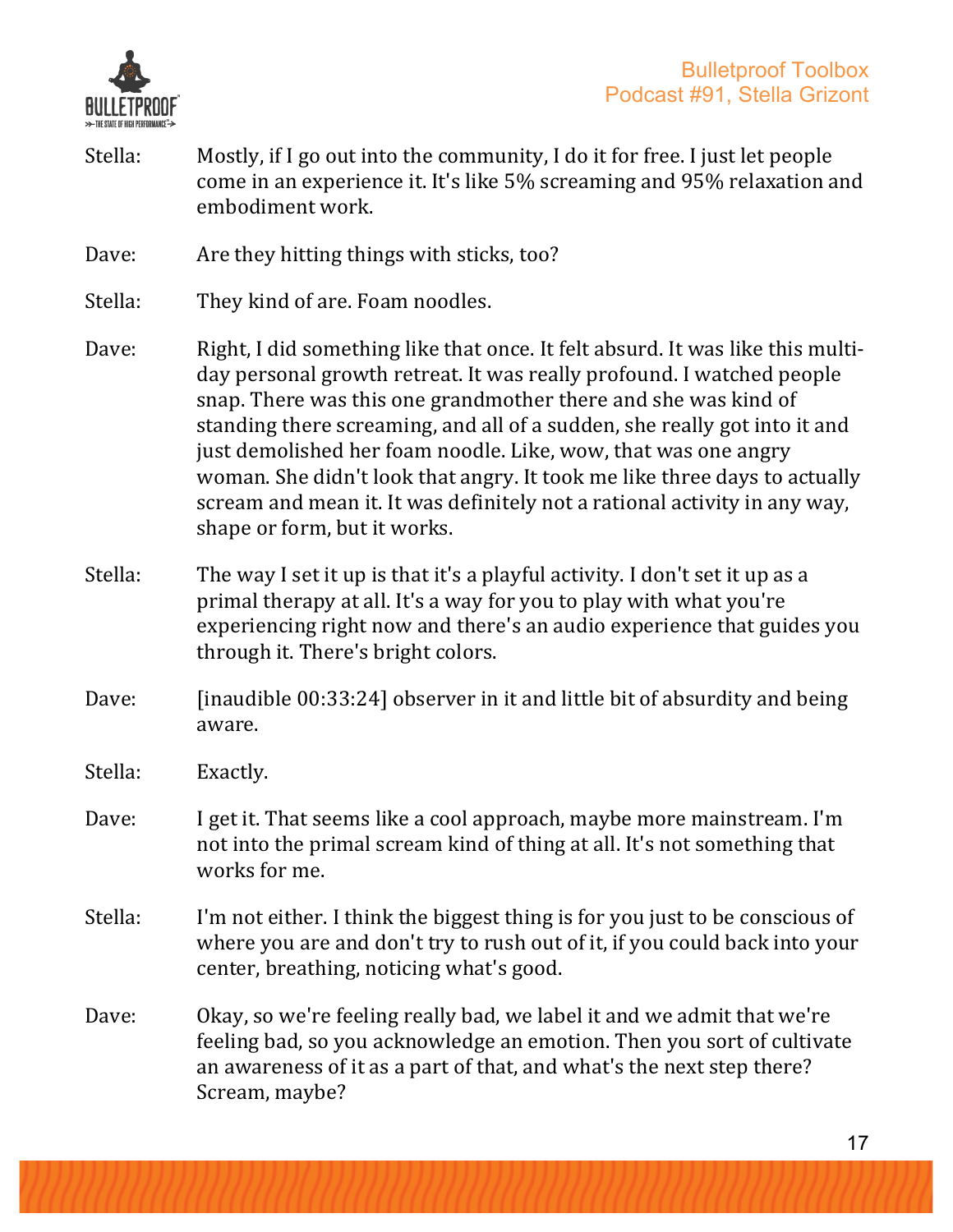

Stella: It's not like a linear approach. I wish I could say, "Here's a five-step process to unwinding any shitty mood," but it really depends on what's happening for you in the moment. I think that the one thing that's a constant is just really being where you are in that moment, and then if you can, once you acknowledge it and you feel that you want to move towards a more positive state, then I would go towards gratitude. I would go be with a friend, because relationships are actually our number one driver of happiness, even though they may be the cause of the shitty experience. People are really important.

> I think when we're in a negative place we begin to feel very isolated and feeling lonely is a self-fulfilling prophecy. If you can bring yourself to be with someone else, if you do something nice for someone else, that's another way to kind of get out of your head. Giving and being kind actually stimulates our dopamine. Some people report actually experiencing a helper's high, which means that some people, when they're volunteering, if they're volunteering regularly with a level of frequency, they report feeling less pain, they report feeling stronger. I think the best part of it is that you just forget yourself. If you can just forget yourself and your problems that are in your head and focus on the present moment and being of service, that's a nice way to get out of your funkiness as well.

Dave: I heard do something nice for someone else. You're feeling really crappy, it's, "I'm feeling really crappy, but you like nice today," and that can break your mood.

Stella: Yeah.

Dave: All right, there's a certain number of people who would say ice cream. Ice cream will work. What's your take on the value of food? Is that an emotional eating response? What's the deal there?

Stella: I think everything in perspective.

Dave: Some good ice cream, you're saying.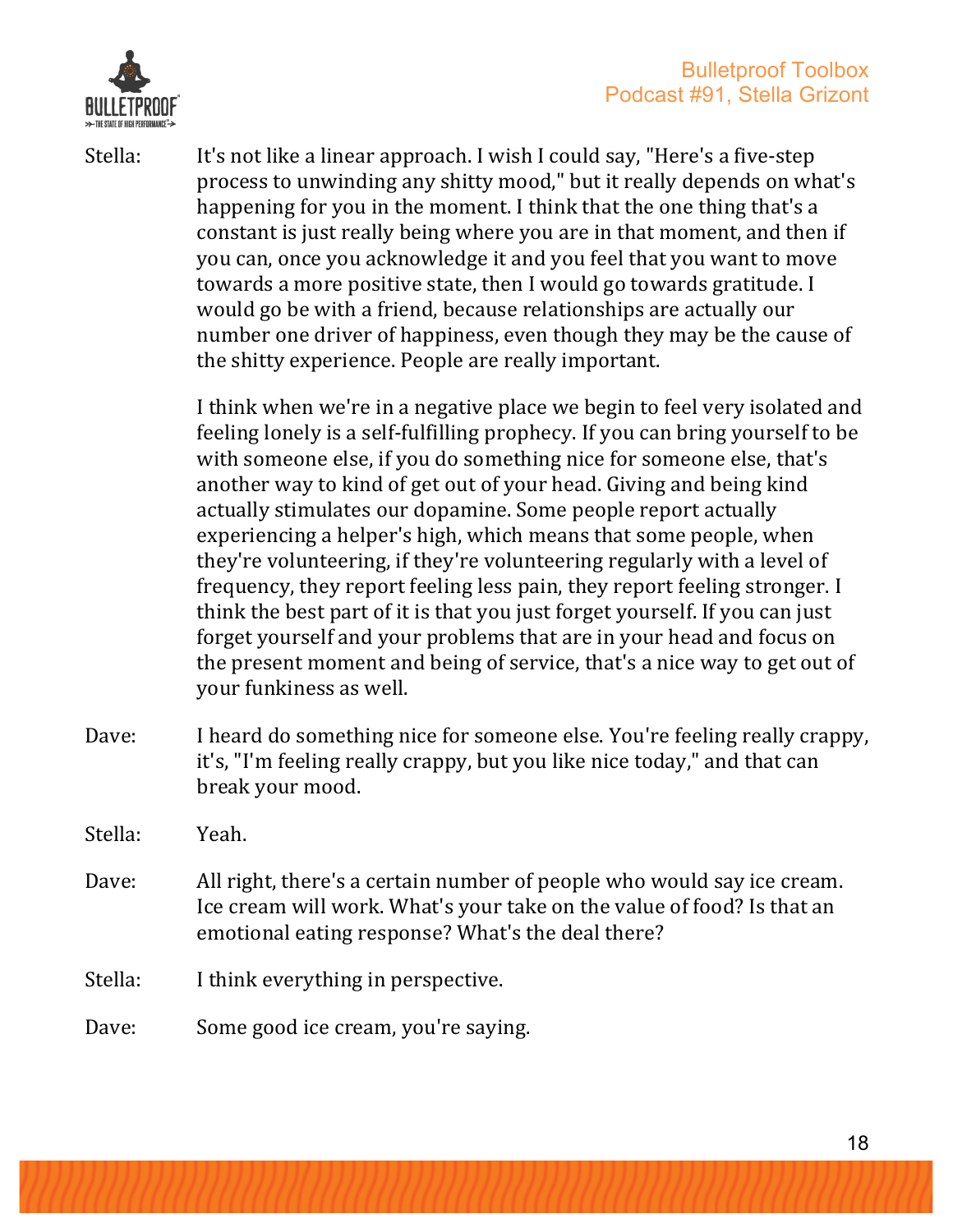

- Stella: Yes. For the most part, people do tend to emotionally eat and escape into it just like drugs and you don't want that to be your go-to to numb your experience, but sometimes it's hard for you to, you can't go from feeling totally shitty to zippety-doo-dah. You might need to take some micro steps. If you take small steps and if that ice cream is, I don't want to say ice cream is okay, but if in that moment of time if you don't have an eating problem, if you can handle treating yourself without overdoing it, then yeah, go ahead, have an ice cream.
- Dave: **Just like six scoops**, no more?
- Stella: Some extra hot fudge.
- Dave: It's a slippery slope, I hear you saying. You brought up something else that was my next question. What about pot? It raises alpha waves. Alpha waves, of course, are correlated with happiness. If you're not a daily user and if I'm like, "I had a really crappy day. I think I'm going to hit the bong."
- Stella: I don't have much experience in that category, so I can't really say. I've watched a lot of people important in my life use that as their kind of medicine and I only have a personal opinion about it, which is, you need to be able to deal in the present moment presently. If that substance is taking you out of your body and your ability to be right here and now, then I don't think that's supportive.
- Dave: That sounds almost like a regular psychologist, not a positive psychologist. I don't have a particular, I'm not opposed but I'm not a huge user. I'll eat something with pot in it on a rare occasion at a party just because it's fun, but I can't imagine like, "Oh, I'm feeling really bad, I'm going to have pot." I would be like, "Give me the coffee," but that's just me.

What about boredom? This is a more slippery one. It's one thing to be like, I was in a car accident and no one likes me and I'm ugly to boot. That was a really extreme example. So now, I have the most boring job ever. In fact, I'll tell you a job I used to have. People don't know this. For five years, I would pack auto parts in boxes in a warehouse.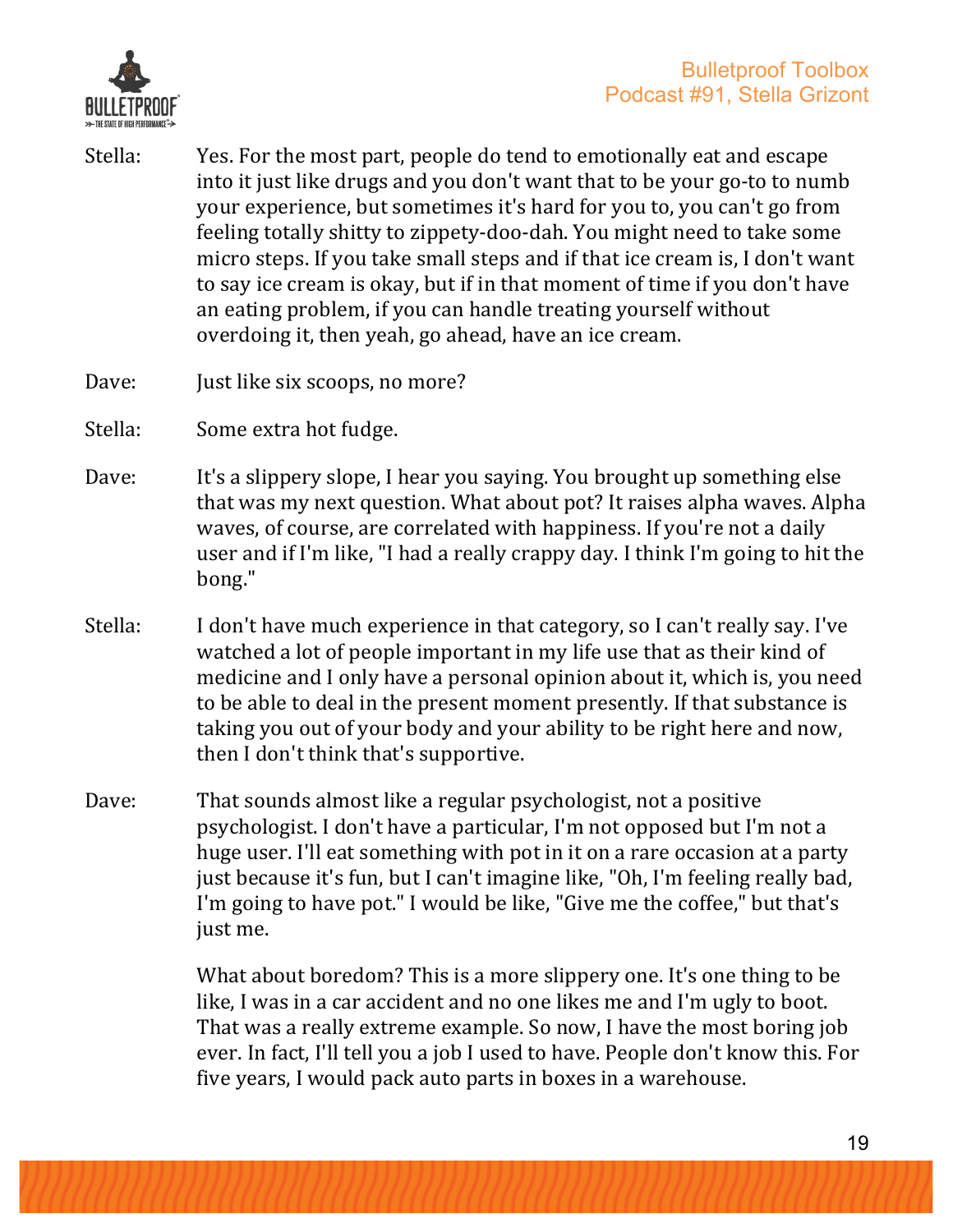

Stella: Oh my God.

- Dave: At the end of high school when I was in college I would pay for my tuition all summer just walking around, pushing a cart. It was the horrible, mindless, just mind-numbing boredom. What is the way to be happy 75% of the time when your job absolutely sucks and it doesn't just suck, it's boring suck.
- Stella: Yeah, that's painful. That's painful boring. It's interesting because you know when we say it's going to bore me to death, research has found that that actually has some significant truth to it.
- Dave: Like Fox News.
- Stella: I don't know if Fox News featured it, but ...
- Dave: I'm just kidding. I have no problem with Fox News. I think they even talked about coffee [inaudible 00:39:52].
- Stella: I believe it was the Whitehall Study that asked people in the 80s to what degree have you been bored at your job in the past month, and men in 2001, they came back and they analyzed the results and what they found is that people who reported being bored at their jobs were three and a half times more likely to have died of a heart problem. I believe it was three and a half times or three times.
- Dave: You can die of a broken heart or a bored heart.
- Stella: You can. Because when we're not feeling stimulated or curious, our brain begins to really slow down and it just sucks.
- Dave: So Sudoku is the way to solve boredom.
- Stella: I've actually never played Sudoku.
- Dave: I did it twice and it was like, oh my God, that's so boring. It didn't work for me.
- Stella: I see people on the train doing it.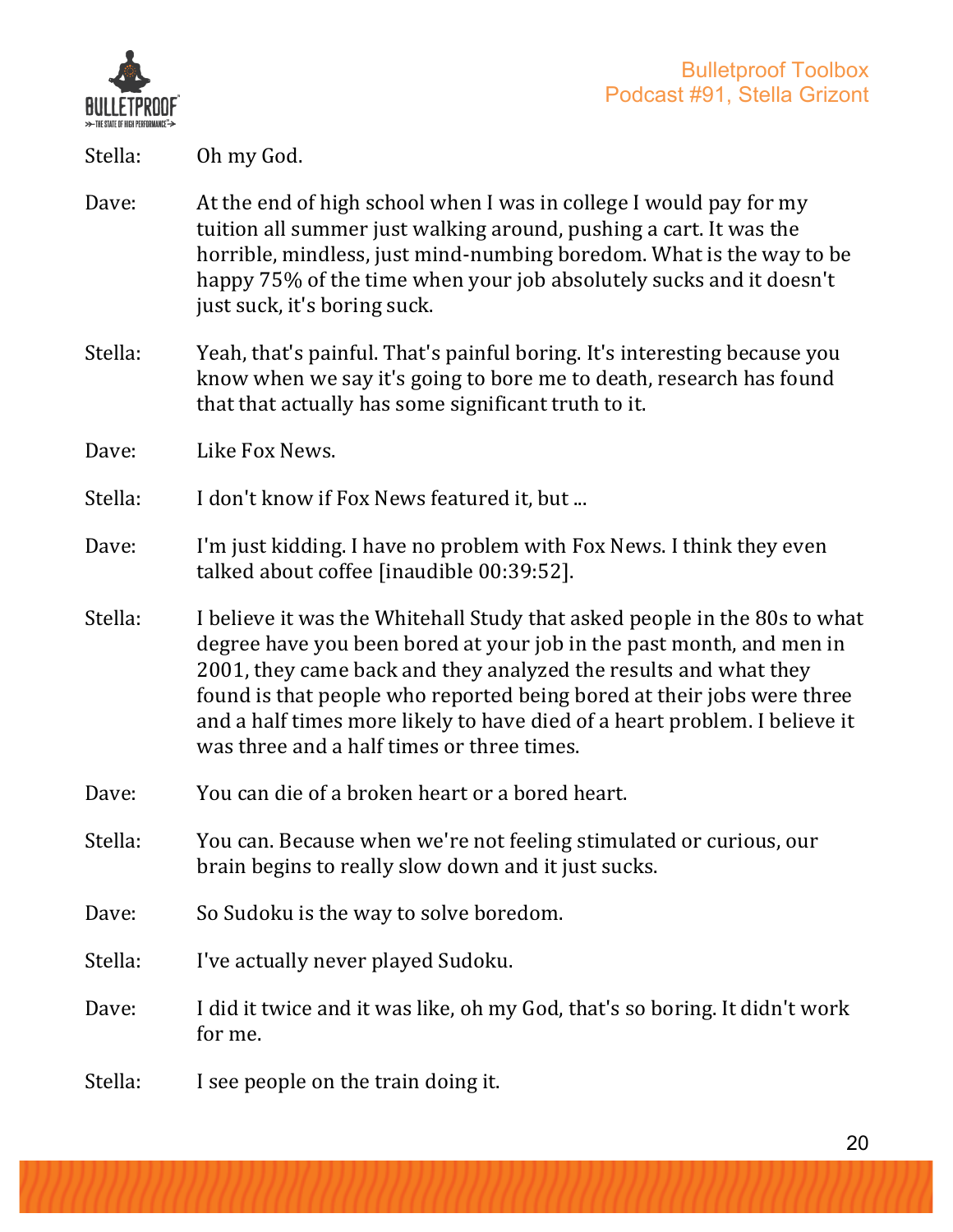

You actually want to take your boredom seriously. If you're feeling really bored, the last thing you want to do is keep checking the clock, because what happens when you're checking the clock is you're focusing on time and you're not focusing on what you're doing.

I'll bring up a little bit of Csikszentmihalyi, who is kind of the godfather of positive psychology. He also coined the term, "flow." Csikszentmihalyi talks about true engagement, which is kind of the opposite end of boredom. True engagement is when we are kind of so lost in the task at hand that we lose a sense of time, we lose a sense of space, we even forget ourselves and kind of our ego, rumination, what stuff means to you. We also are challenging ourselves just enough so that we're out of our comfort zone. We're getting challenged and we're getting feedback on our performance.

There's these aspects that create a sense of engagement. What I ask people to do is like, okay, well how can you challenge yourself as you're pushing the carts or packing the boxes to be a little bit more engaged. How can you make a game out of that experience to improve your performance. Maybe you start to measure how fast each stage takes you and see if you can improve your speed, or maybe at each stop, you make an effort to interact authentically with the person in the warehouse. Ask them how they're doing. See how you can make their life a little bit easier. There's all sorts of micro ways that we can make anything into an engaging task, but it takes some work to really put yourself into it. The last thing you want to do is just keep staring at the clock. You want to see how you can make what you're doing even better.

- Dave: That makes sense.
- Stella: Or quit.
- Dave: Quitting is a great one. For me, what I ended up doing was kind of two things. One was how can I do less of this, so I ended up winning a pretty prestigious award for processing [inaudible 00:43:35] because I was so bored. I had to find something to do.

Stella: There you go.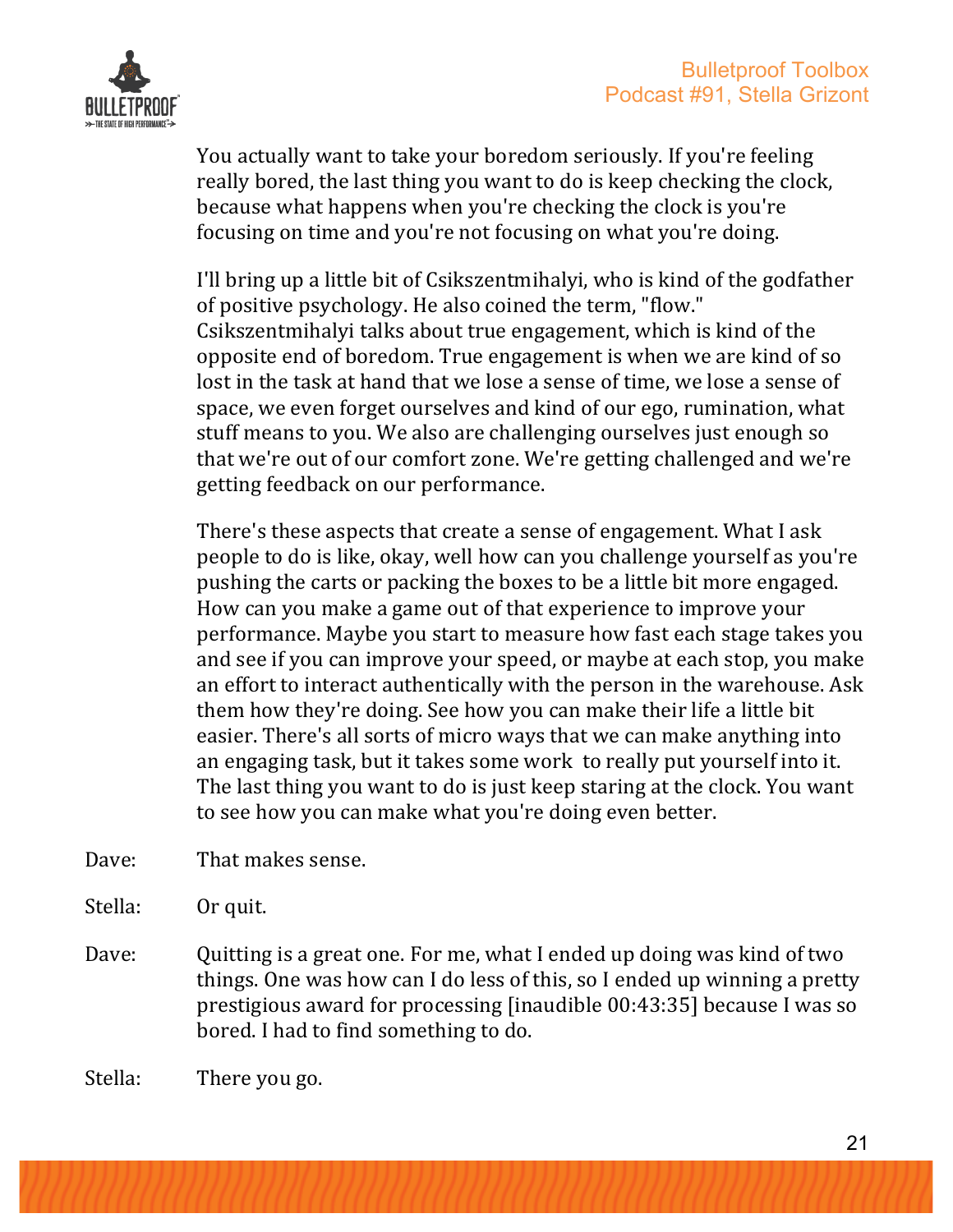

Dave: I would play 3D Tetris, so I packed the boxes so heavy no one could move them and then I'd laugh about it, which maybe wasn't the right [inaudible  $00:43:44$ ]. It was not a fun experience, but it paid the bills, right?

Stella: Yeah, but you did something about it. You did your best.

- Dave: We're coming up on the end of the show, and there's a question I've asked everyone who's been on the show. Given everything you know, positive psychology or not, just your own life experience, your top three recommendations for people who want to perform better. If you want to kick ass in life, the three things that you should do according to Stella.
- Stella: Oh my God. Okay, the three things you should do according to me. Oh, wow. One is practice controlling your attention. Again, you are the director of your own movie, so practice where you point the camera. Your attention is that camera. When you're in a shitty situation or you want to perform even better, how else can you look at a situation to come up with an even better idea or a more effective way of doing something or a deeper way of connecting with someone else. That's one.

The next thing is I would really be aware of you well-being and how you can amplify your well-being, because when you are feeling well, you're performing at 30 to 50 times better. By your well-being, I'm talking about your positivity, your sense of engagement, your relationships, your sense of meaning and your level of accomplishment and mastery.

The third tip is not to take yourself too seriously. I just [inaudible  $00:45:30$ ] take yourself too seriously. Things are always changing and if you can just lighten up and have a little bit more fun and see things as more of a playful experience, then you're more likely to be, like you said, smooth, and be able to be flexible in whatever situation comes up.

Dave: Very cool, and thank you for sharing those. It's always amazing to hear what different people with different pasts share, and I learn something every time, so much appreciate it.

Stella: Sure.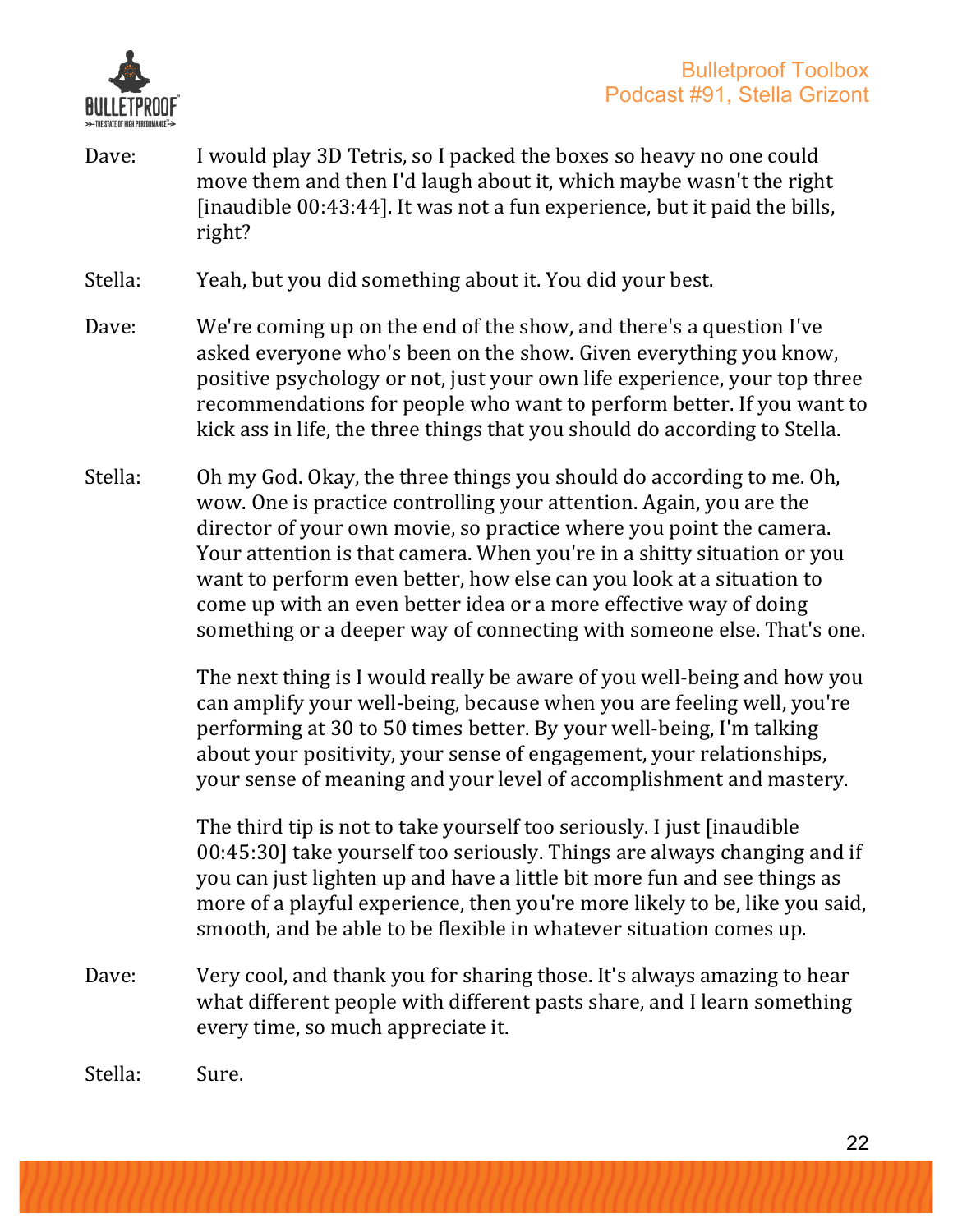

- Dave: Stella, thank you for being on the show, and please do tell people where they can learn more about you. I think you have a class you're teaching that's coming up. Tell us about that, give us your URL, book titles, other places that they can connect with you.
- Stella: Yes, absolutely. I just [inaudible 00:46:25] a class if you're interested in learning about the science of happiness, and actually hack your happiness, I have a course on udemy, which is the letter U-D-E-M-Y dot com slash science of happiness and I think we can share that with your readers as well. It takes you through skills on how to hack your negative emotions and support them and deepen those relationships and experience more meaning and make meaning out of struggle and experience higher levels of achievement and mastery. We talk about that and it's all online and you can do it whenever, wherever and I'd love to offer your community 50% off if they'd like to start it now. I believe the new year is the perfect time to kick this off, because when you're more aware of your well-being, then you're more in control of how your life is going and how your performance is going.
- Dave: Well, thank you for that, and tell people how they can get it.
- Stella: If you go onto udemy.com/science of happiness and I've made a code just for you guys, it's "bulletproof." That's the code, "bulletproof."
- Dave: That's an easy-to-remember code. I like it.
- Stella: Easy to remember, and if for any reason you cannot remember this information, you're driving, you can email me, I guess this is more information to remember, Stella@woopaah.com and I'm happy to answer any questions that you have. That's W-O-O-P-A-A-H.com
- Dave: Stella, thanks a lot.

Stella: Totally.

Dave: Everyone, this episode was sponsored by the new Bulletproof upgraded truffled chocolate coffee beans. Actually, it wasn't sponsored, but we just launched them and we ate like half a bag of these things and they're amazing and good and I'm totally buzzing this whole interview. You